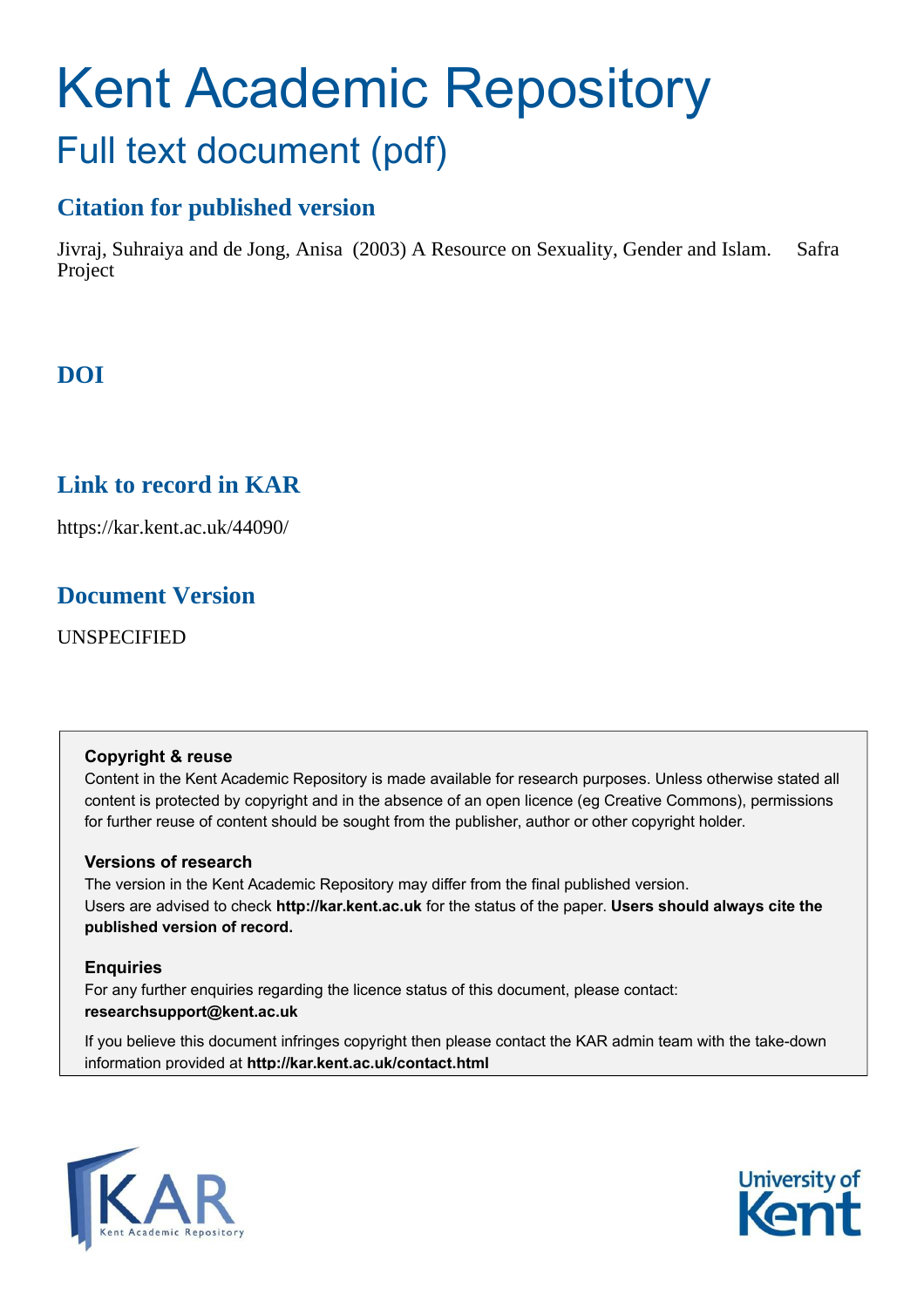<span id="page-1-0"></span>

## **Sexuality, Gender & Islam**



|                                                                                  | <b>10</b> |
|----------------------------------------------------------------------------------|-----------|
| Same-Sex Relationships between Women and Islam _______________________________11 |           |
|                                                                                  |           |
|                                                                                  | <b>18</b> |

<span id="page-1-1"></span>**Safra Project**  PO Box 35929, London, N17 0WB Tel: (+44) (0)7 941 659 320 E-mail: info@safraproject.org Website: www.safraproject.org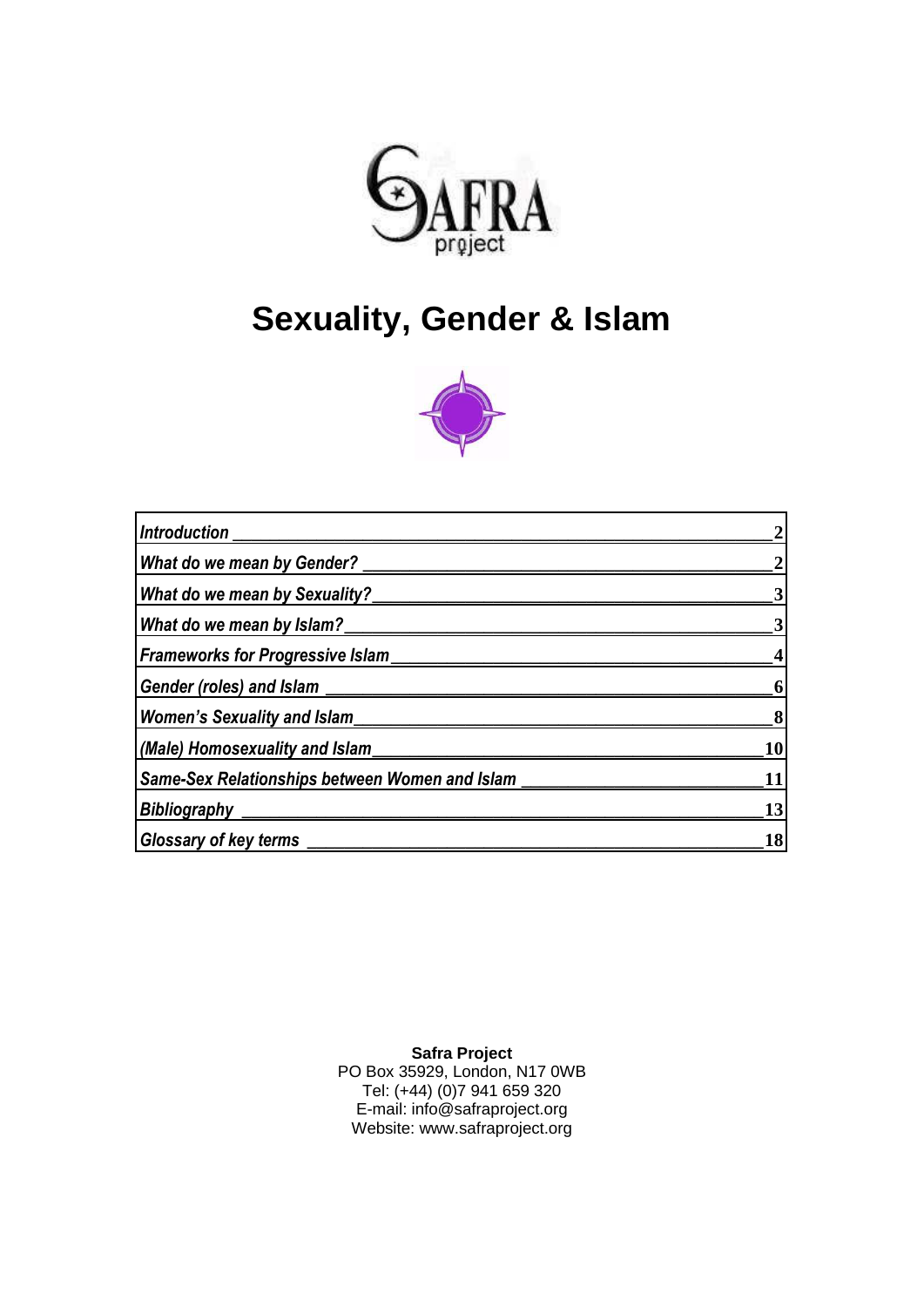#### **Introduction**

This section of the Safra Project web site provides information on Gender, Sexuality and Islam. It focuses on studies undertaken by reformist and feminist Muslim scholars challenging gender bias, homophobia and transphobia that exist in Muslim laws and in Muslim societies.

<span id="page-2-0"></span>This resource is important for lesbian, gay, bisexual and transgender (LGBT) Muslims as well as for our families, friends and supporters, as it can empower us to grapple with religious and personal questions. The Safra Project hopes that this resource will help to dispel misconceptions that cause stigmatisation and discrimination faced by (Muslim) LGBT people as a result of their sexuality, sexual orientation, gender and/or gender identity.

As the Safra Project is a resource project working on issues relating to Muslim LBT women, the focus of this section of our website is same-sex relationships between women and women's gender identity in Islam. This information should be understood within the context of 'Gender (roles) and Islam, 'Women's Sexuality and Islam' and '(Male) Homosexuality and Islam' as all these issues are very much interrelated.

This section of our website also contains a list of resources including a bibliography and links to online information. The 'Glossary of Key Terms' is also an important resource in itself with detailed explanations as well as definitions for terms used by the Safra Project.

<span id="page-2-1"></span>Despite some scholars or religious leaders claiming that their opinions are exclusively authoritative, it is important to remember that there is no one definitive opinion on issues relating to gender, sexuality and Islam. In fact, there are a number of scholarly opinions and even *shari'ah* is made up of a number of diverse opinions. This section of the Safra Project website merely provides information by scholars that challenge gender bias, homophobia and/or transphobia. The Safra Project can not - and does not provide any one answer or position on gender, sexuality and Islam.

Before discussing gender, sexuality and Islam, it is important to first clarify what we mean and understand by these words.

#### **What do we mean by Gender?**

Gender refers to the social and cultural codes used to distinguish between what a particular society considers 'masculine' or 'feminine' qualities, characteristics, attributes or behaviours. The definition of gender varies widely although most agree that gender is largely socially and culturally determined. This means that people are attributed a social and cultural gender that usually corresponds to their (assumed) biological sex. They are then expected to behave in accordance with gender roles as defined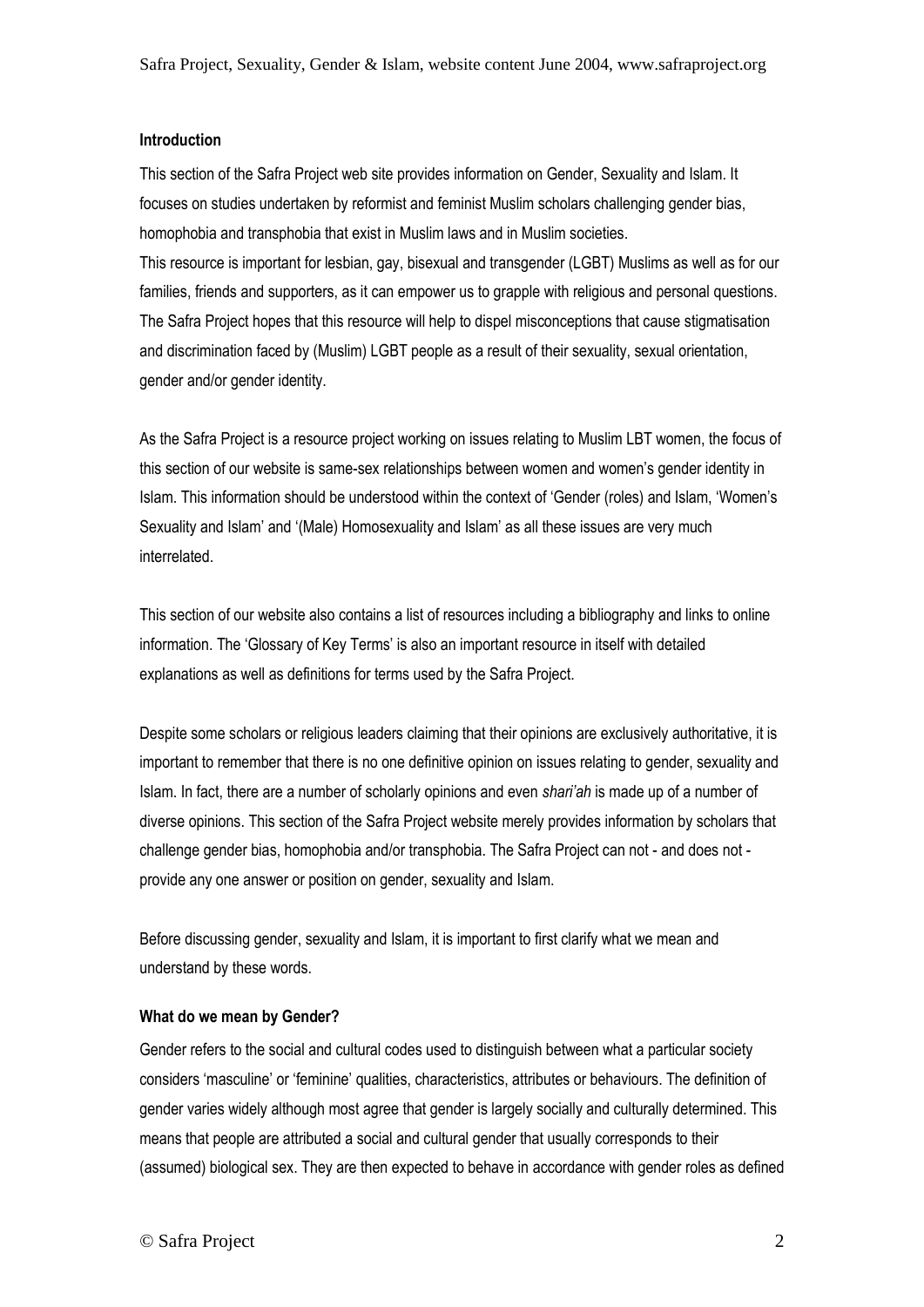by what is considered the norm in their social and cultural context. Gender can be expressed in physical appearance, dress, mannerisms, speech patterns, and social behaviours and interactions. The attribution of gender to a person by others is a (unconscious) categorisation of a person as being a man or a woman. A person's own gender identity, i.e. their deeply felt (or psychological) sense of being male or female (or both, neither or other i.e. intersex), usually - but not always - corresponds to their biological sex and to how they express their gender. (See also transgender, transsexual and gender dysphoria)

#### <span id="page-3-0"></span>**What do we mean by Sexuality?**

Sexuality refers in its broadest sense to the quality of being sexual. The term sexuality is also used in plural, i.e. 'sexualities', to reflect the diversity of sexuality.

The main aspects of sexuality are sex, biological or physiological sex, gender, gender identity, gender roles and sexual orientation. Sexual orientation refers to emotional, romantic, sexual and/or affectional attraction from one person to another person or persons. Someone's sexual orientation is categorised according to the gender(s) or biological sex of the people he/she has these feelings for, that is, it describes whether a person is attracted primarily toward people of the same or the opposite sex, or to both. Sexual orientation exists along a scale that ranges from exclusive homosexuality to exclusive heterosexuality and includes various forms of bisexuality. Sexual orientation is an important part of a person's total self-identity: how we see ourselves and how others see us. A person's experience and understanding of her/his sexual orientation can vary during their life. Sexual orientation is different from sexual behaviour because it refers to feelings and to self-identity, rather than only actions. Persons may or may not express their sexual orientation in their behaviours.

#### **What do we mean by Islam?**

Islam can mean many different things to different people. Sometimes people talk about 'Islam' when referring to the culture or traditions from a particular country or from a specific group of people. Sometimes people use the word 'Islam' to refer to the practice of religious rituals and / or to spirituality. People also use the term 'Islam' to talk about a political viewpoint and sometimes they are referring to what is known as 'Islamic law' or *shari'ah*. This body of rules, norms and laws is itself made up of several schools of thought and differing individual opinions of Muslim scholars. The Safra Project uses the term 'Muslim laws' to refer to both *shari'ah* as well as to modern state laws claiming to be based on it.

This variety in understandings and meanings of the word 'Islam' and what can be said to 'be Islamic' or 'according to Islam' demonstrates the diversity in how Muslims experience and view Islam. When discussing, researching and informing ourselves about the issue of gender, sexuality and Islam, we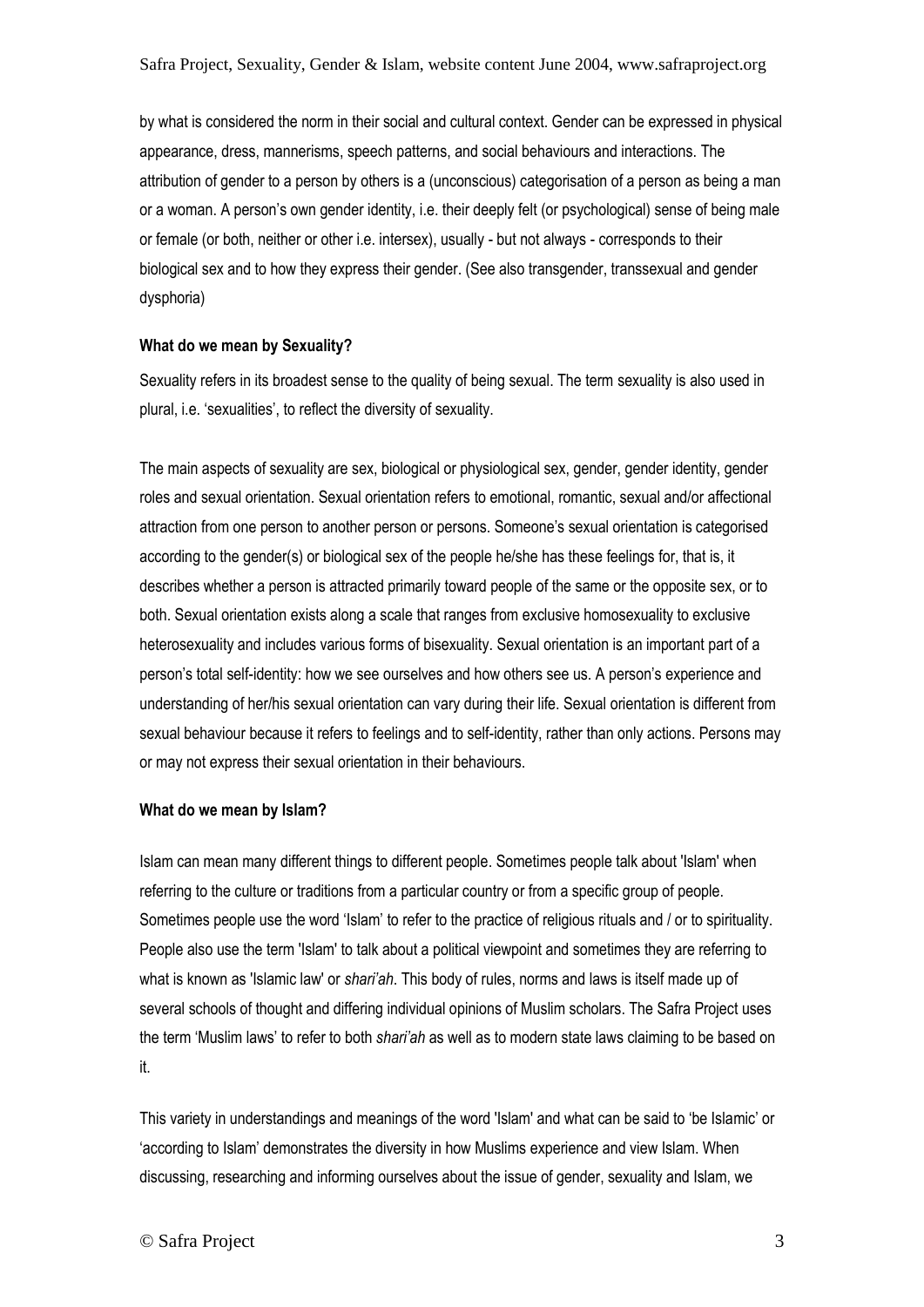need to be aware of the various understandings people may have of the term 'Islam'. It is also important to clarify to ourselves, and others, what exactly we mean when we refer to 'Islam': Are we talking about Muslim laws, a particular culture, religious dogma, a particular spirituality or a combination of these.

In this section of the Safra Project website, we refer to the work of scholars focussing mostly on the Quran working towards frameworks for progressive Islam, rather than on *shari'ah* or any other understanding of what might constitute Islam.

#### **Frameworks for Progressive Islam**

It is important to look at the work of (reformist and feminist) scholars who have explored the issues of gender and sexuality in Islam. They have developed viewpoints that challenge traditional ideas relating to women's roles and sexuality that are embodied in the *shari'ah*. For example, the idea that men are superior and therefore should be privileged over women (gender bias) has been challenged and new interpretations of the verses that gave rise to these opinions have been made. This movement by scholars, activists and others to challenge the injustice and inequality that exists in Muslim laws and societies has been called 'progressive Islam', 'reformist Islam' as well as by other names. The Safra Project will use the term 'progressive Islam' and we will use the term 'frameworks' to refer to the various structures, techniques and methods used in the progressive Islam movement. These frameworks also provide us with a context in which to look at the issue of same-sex sexuality (and gender identity) and Islam.

Reformists and feminists have proposed to move away from the *shari'ah*. They have formulated several reasons for this and developed various methodologies to formulate frameworks for progressive Islam. Some scholars believe that *shari'ah,* unlike the Quran, does not directly reflect God's will but is actually a collection of interpretations of the Quran developed over time. According to this reformist viewpoint *shari'ah* is merely an understanding of Islam that has been influenced by traditional customs and social values of the historical time in which it was formulated. These reformists believe that challenging *shari'ah* is therefore only challenging a particular understanding of Islam, rather than challenging Islam itself (An-Na'im and Rahman)

Feminist scholars have also pointed out that interpretations of the Quran and formulation of *shari'ah* have been carried out mostly by men, and therefore reflect a male understanding of Islam based on a male experience of life. This has led to the existence of gender bias in Muslim laws and to patriarchal practices in Muslim societies (Wadud, Mernissi, An-Na'im,). This gender bias towards men to the detriment of women is reflected in commentaries of the *Quran,* which, feminists argue, have become more and more restrictive of women's rights over time (Stowasser).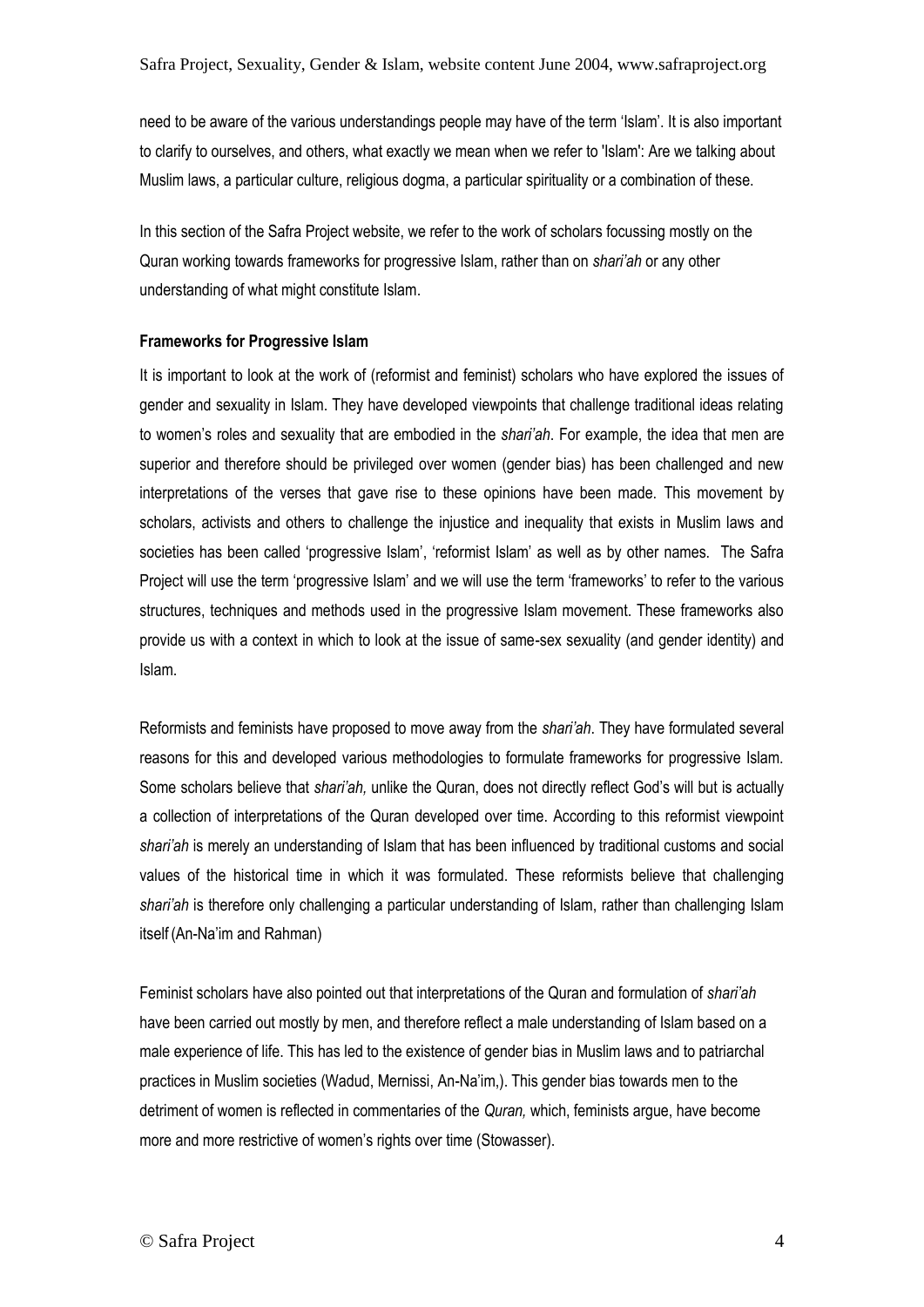<span id="page-5-0"></span>In addition, the formulation of Muslim laws that enforce male superiority over women has been particularly influenced by the spread and use of *hadith* that refer to women negatively. However, the reliability of *hadith,* particularly, *hadith* relating to gender (roles) and sexuality, has been questioned by a number of scholars. Muslims individually and collectively have very different opinions on which *hadith* can be relied on and which cannot. Even so-called *'true hadith'* have been found to contain authors whose characters do not hold up to careful scrutiny. The Qur'an is the only text that is agreed upon by Muslims as a trustworthy source. This has been discussed in detail by a number of scholars (see Mernissi, Hassan, Wadud for more information). As a result of this debate over the (un)reliability of *hadith,* we will not currently discuss *hadith* here in detail.

Reformists and feminist scholars argue that more progressive interpretations of the *Quran* on issues relating to gender and sexuality become possible, once *shari'ah* is placed in it's socio-political and historical context. This requires acknowledging *shari'ah* as a product of human (largely male) interpretations, particularly when combined with questioning the reliability of *hadith* relating to gender (roles) and sexuality. They therefore believe that, Muslims are not bound to one set of historical and exclusive interpretations of the *Quran*. In this way Muslims can themselves participate in the development of frameworks for progressive Islam.

In order to develop these frameworks feminists have used various techniques. These include the reinterpretation of Quranic verses by women themselves, conducted in the light of the socio-historical context in which they were revealed. This method aims to ensure that the interpretation reflects women's perspectives and understanding of the Quran. (Wadud, Hassan, Ali, Mernissi, An-Na'im). Many Muslim feminist scholars believe that Islam began a new era envisaging equality for all, including gender equality. These feminists believe that the Quran formed the basis on which women could achieve full empowerment. However, this development, they argue, was and continues to be impeded by the privileged position of men over women (patriarchy) leading to gender bias in Muslim societies and Muslim laws (Mernissi).

A number of scholars have developed approaches that go beyond the re-interpretation of the Quran. Some believe that it is possible to view the *Quran* as two types of documents in one: the first relating to the socio-economic issues at the time of the *Quran's* revelation and the second embodying the spiritual or ethical message of Islam (Karmi, El Fadl, Khaled Abou, Wadud,). They believe that the spiritual message of Islam and principles of justice underlying the Quran should form the basis of a modern Muslim ethical framework (An-Nai'm, Anwar, Kugle, Wadud, Ali). This has provided some scholars with a context in which to explore issues such as gender (identity) and same-sex sexuality (Anwar, Kugle, Wadud).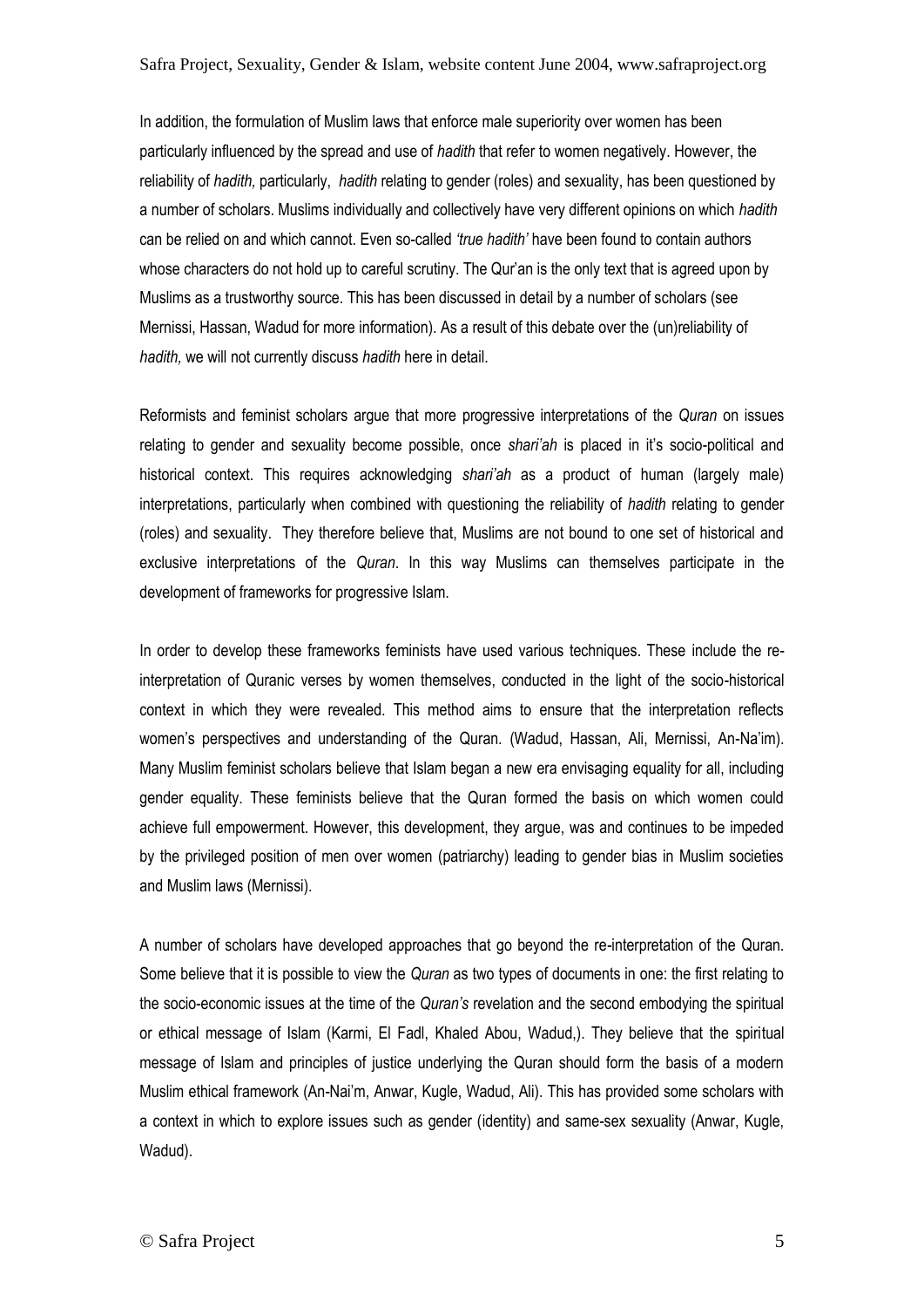#### **Gender (roles) and Islam**

In Muslim societies women and men are expected to behave in accordance with social, cultural or religious codes (gender roles). These are created to distinguish between what is considered to be 'masculine' or 'feminine' (gender). These gender roles are learned within a particular social and cultural context and are affected by factors such as education and economics. In practice gender roles often affect women adversely impeding their self determination in areas such as their socio-economic status, status within the family, health, life expectation, independence, freedom and rights (gender bias).

Although the *Quran* views women and men to be equal in human dignity, this spiritual or ethical equality has not been reflected in most Muslim laws. For example, women do not have equal rights to make independent decisions in relation to choice of (marriage) partner, obtaining a divorce and custody of their children. Reformists and feminists have challenged women's lack of rights and lack of control over their own lives in Muslim laws through the various techniques discussed in the section 'Framework for Progressive Islam'.

Central to this challenge has been the reinterpretation of Quranic verses which seemingly privilege men over women and reinforce gender roles. Quran verse 4.34, which refers to men as 'guardians' (*qawamun*) (over women), has been used to justify gender roles and male privilege over women. (For detailed discussion of this and other verses see Wadud, Hassan & Mernissi). Reformist and feminist scholars have argued that the concept of guardianship has formed the basis of particular 'gendered' roles in Muslim societies. Women are often expected to be obedient wives and mothers remaining within the family environment, whereas men are expected to be protectors and caretakers of the family (Hassan, Wadud, Barlas).

These scholars have explored how verse 4.34 has been interpreted and used to limit women's autonomy, freedom of movement and access to economic opportunities and independence. They believe that the concept of 'guardianship' actually only meant to ensure that a woman who is bearing and nurturing children, is provided for (by her husband) whilst undertaking this task. Feminist scholars believe that this economic safeguard has been extended through the concept of guardianship to create a rigid division of gender roles and social control of men over women (Hassan, Wadud, Yamani). This extension of male 'guardianship' over women has become embodied in Muslim laws and is embedded in Muslim societies.

One of the key reasons put forward for justifying male guardianship over women within the family and in society at large, is the idea that female sexuality needs to be controlled (Mernissi, Dunne, Stowasser see the section on 'Women's Sexuality and Islam'). The concept of guardianship, rigid gender roles and male control over women's sexuality are also tools to impose and enforce heterosexuality.

#### © Safra Project 6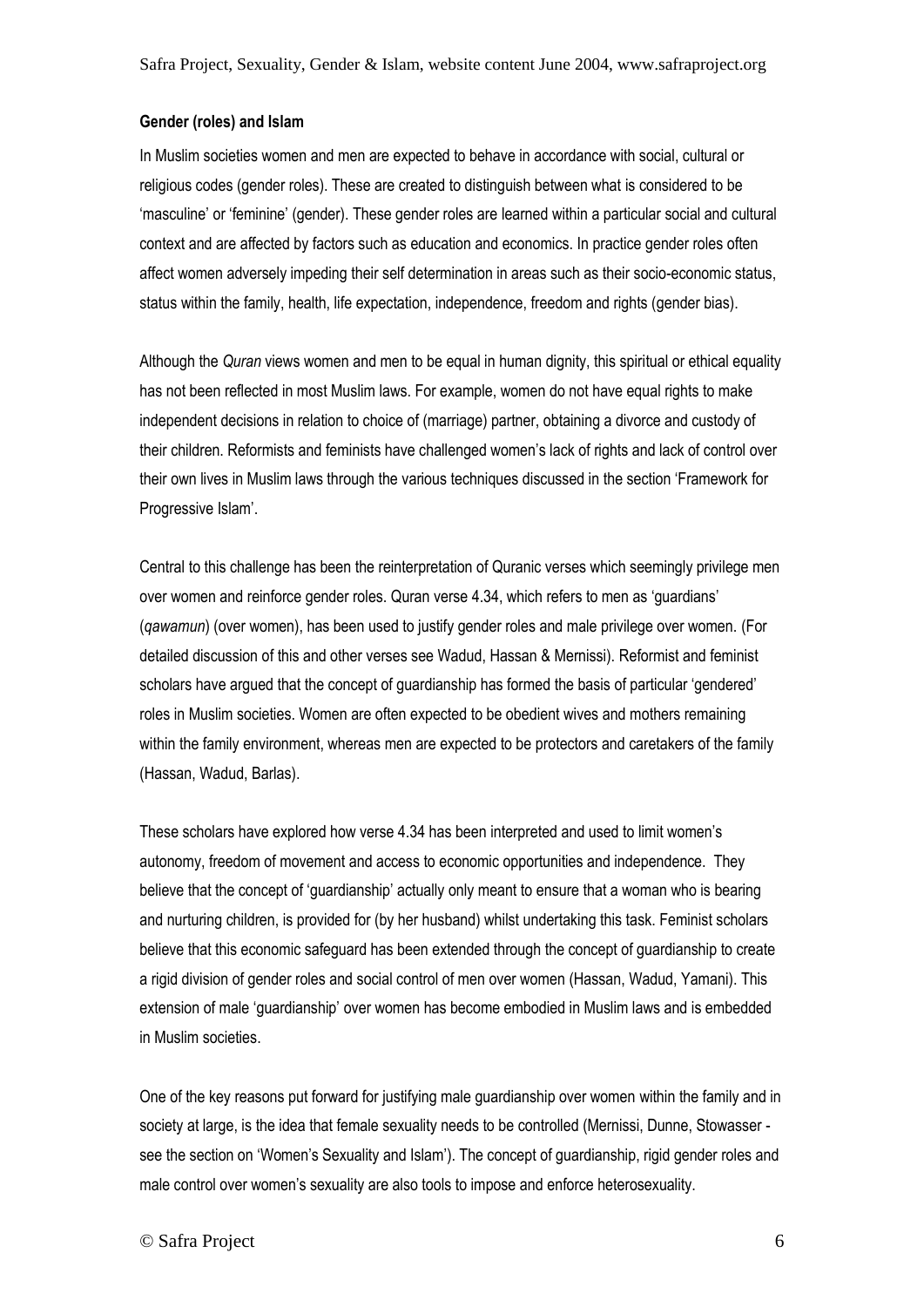#### **Gender Identity and Islam**

A person's gender identity is usually - but not always - in line with her/his biological sex. A person is usually also attributed a gender identity by others on the basis of their (physical) appearance and behaviour. In Muslim societies and cultures people are usually expected to behave in accordance with their biological sex (and/or attributed gender identity) and they are allocated a gender role in line with this: either male or female. For transgender people, as well as for people who are content with their gender identity but not with their gender role, these distinguished gender roles (constructed according to biological sex), are problematic.

There has been little scholarly work done in this area that is accessible. Some Muslim scholars have written about the division of gender in Islam in four groups: male, female, hermaphrodites (*khunsa*) and *mukhannis* or *mukhannas*. *Mukhannis* are biological males who identify as female and desire a change of their biological sex. *Mukhannas* are biological males who (would like to) assume a female gender role but do not desire a change of their biological sex (Teh). The terms *khunsa*, *mukhannis* or *mukhannas* are not mentioned in the Quran

<span id="page-7-0"></span>There are hadith referring to men and women who do not behave in accordance with their prescribed gender role (e.g. a hadith in Sunan Abu-Dawud, (Bk. 32, No. 4087) referring to men who dress like women being cursed and a hadith instructing people to turn out of their houses effeminate men and women who assume the manners of men) (Suhagi). However, as mentioned in the section on 'Frameworks for Progressive Islam' a number of scholars have exposed the problematic nature of *hadith* as a source of Muslim laws. (Wadud, Hassan, Mernissi)

According to some authors the Qur'an explicitly recognises that there are some people who are neither male nor female. Verses 42:49-42:50 are translated by these authors as: "To God belongs the dominion over the heavens and the earth. It creates what it wills. It prepares for whom it wills females, and it prepares for whom it wills males. Or it marries together the males and the females, and it makes those whom it wills to be ineffectual (barren)". According to these authors the usual English translation of these verses which refer to God 'giving daughters or sons to whom it wills and gives some people both sons and daughters', is problematic. They argue that the verses in fact describe varieties of sexual orientation and gender [\(http://www.well.com/user/aquarius/Qurannotes.htm\)](http://www.well.com/user/aquarius/Qurannotes.htm). One scholar has noted that commentaries on Surah 13.3 which refers to 'every kind of fruit being made in pairs' have also acknowledged that there is a third sex in plants. This scholar believes that it is possible to conclude that as there is a third sex in plants there may also be a third sex 'unisex' in animals and humans (unpublished paper).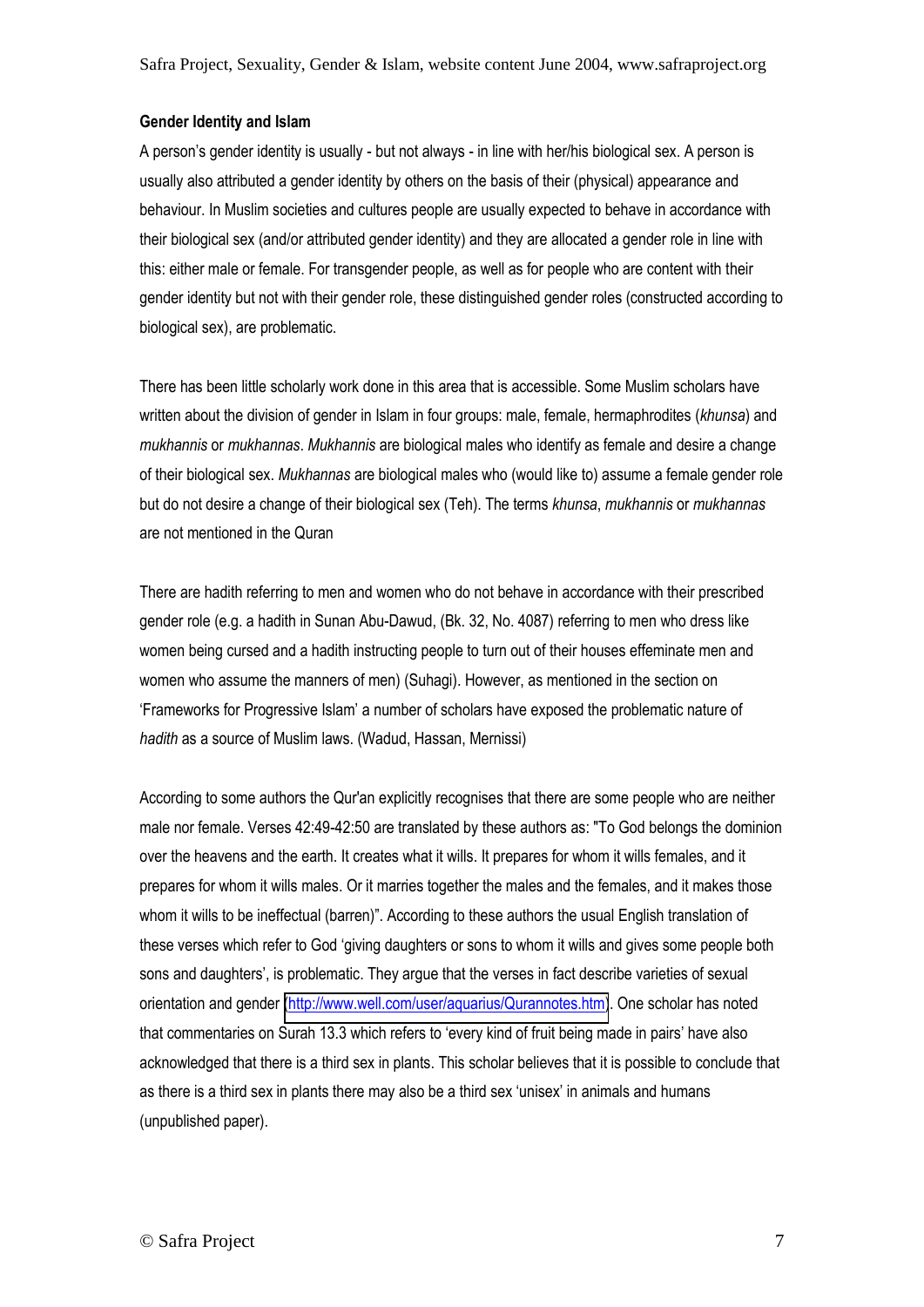In most Muslim laws and societies, transgender people who's bodies have both male and female characteristics (hermaphrodites or intersex people), are allowed, or even encouraged, to undergo surgery to make their bodies in line with the sex and gender division into male or female. However, for transgender people who's biological sex is female but who's gender identity is male (and vice versa) and for those who do not identify as either male or female or as both, this is usually more complicated.

For example, in 1983 the Conference of Rulers in Malaysia decided that a prohibition of 'sex change operations' should be imposed on all Muslims, except for hermaphrodites. Moreover, 'cross-dressing' was also prohibited. (Teh) In 1988 Al Azhar, the highest Sunni Islamic authority in Egypt, issued a religious (legal) decision (*fatwa*) regarding surgical treatment of intersexuals stating that 'it is permissible to perform the operation in order to reveal what was hidden of male or female organs. Indeed, it is obligatory to do so on the grounds that it must be considered a treatment'. However, in Iran a decision by Ayatullah Imam Khomeini (within the context of *Shi'a* Islam) allowed for the sex reassignment surgery for transsexuals.

As with the issues of gender (roles) and sexuality in Islam there are diverse viewpoints on the issue of gender identity and Islam. As of yet there are not many scholars who have explored this area particularly within the frameworks for progressive Islam.

#### **Women's Sexuality and Islam**

The subject of 'Same-Sex Relationships between Women and Islam' should be explored and understood in the context of women's sexuality and Islam in general, which in turn should be understood in the context of 'Gender (roles) and Islam'.

Although sex and sexuality is a taboo subject in many (Muslim) societies and often strictly regulated in Muslim laws, some scholars have argued that the Quran and early Muslim scholars actually dealt with sex and sexuality quite openly and positively. They have argued that the Quran recognises human beings as sexual beings and that although procreation is one of the functions of (heterosexual) sex, sexuality is also recognised as a intrinsic part of being human. They also point out that the Quran and early Muslim scholars do not see sexuality as being opposite to spirituality. In short, these scholars believe that Islam is a religion that views sex and sexuality positively (Kugle, Yousef Foundation, Hassan, Esack, Anwar)

Some feminist scholars have pointed out that this so-called 'positive' or 'affirmative' Islamic approach to sexuality, is mostly (or only) affirming masculine (heterosexual) sexual experience (Wadud). For example, they point out that the Quran seemingly talks about male sexuality and fantasies, without mentioning women and women's sexuality in an equivalent manner. For example verses affirming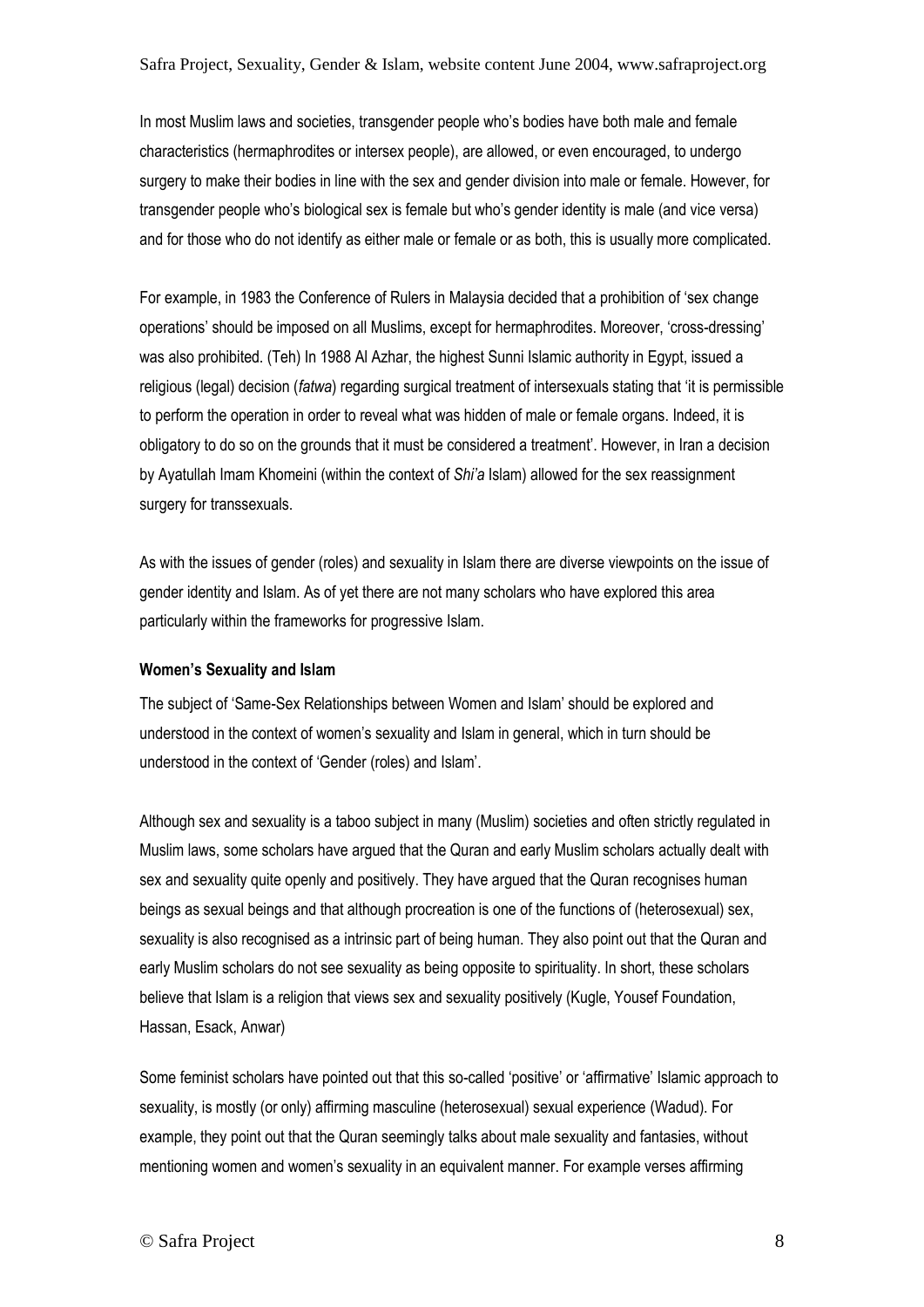<span id="page-9-0"></span>men's rights to sexual satisfaction, verses allowing polygamy and verses allowing temporary marriage, as well as certain supposedly sexual references to the pleasures in paradise. This emphasis on male (hetero-)sexuality is reflected in Muslim laws and their implementation in society (Wadud).

Women's sexuality in Muslim laws and societies is limited to monogamous heterosexual marriage. This prescribed form of sexuality is believed to be preserving a 'sexual purity' that is heterosexual and requires male control over women's sexuality. In some cases where a woman is considered to have violated the codes that preserve her or her family's 'sexual purity', her identity or behaviour can and has led to so-called honour crimes including being subjected to violence, forced marriage and even killed. (See: Honour Crimes Project, Afsaruddin, WLUML, WWHR)

The supposed need for male control of women's sexuality has also been used as a justification for male guardianship over women in the family as well as in Muslim laws and in society in general. (See also 'Gender (roles) and Islam'). Many feminist scholars have written extensively about how male notions of female sexuality lead to the creation of gender-biased Muslim laws. Some scholars believe that these male notions include the idea that female sexuality, if not controlled, could result in social chaos and social disorder (*fitna*) (Dunne, Mernissi, Wadud). Some scholars also point out that this male fear of 'uncontrolled women' stems from the time of the newly formed Muslim community, when men feared that the Prophet Muhammad was encouraging a women's rebellion (*nushuz*) by prohibiting violence against women (Mernissi (1996)). *Nushuz* has also been translated as 'recalcitrance' for example when a wife refuses to have sex with her husband (Wadud, Mernissi).

Many reformist and feminist scholars have argued that male control of women's sexuality is not envisaged by the Quran. They have sought to challenge the idea that Islam requires prescribed gender roles and impedes women from controlling their own sexuality. (Hassan, Wadud, Asma Barlas, Yamani, WLUML). Within frameworks for progressive Islam, they have explored the different standpoints on sexuality, for example in relation to issues such as women's rights in family laws (An-Naim, WLUML) women's control over their own reproduction (WWHR), violence against women including honour crimes (WWHR, WLUML,SOAS and Interights websites) and HIV/AIDS (Wadud, Farid Esack,).

Although this work challenges gender-bias it is still assuming that heterosexuality is the norm for everyone. Some scholars have extended these studies to uncover a heterosexual bias, in the same way that feminist scholars have uncovered a male bias in Muslim laws (see 'Frameworks for Progressive Islam'). These scholars question the assumption that same-sex sexuality is always an un-Islamic expression of sexuality (see '(Male) Homosexuality' and 'Same-Sex Relationships between Women'.) These explorations are still in the initial phases. They could also be extended to look at bisexuality and polyamory and other forms of sexual and gender diversity on which currently little work has been done.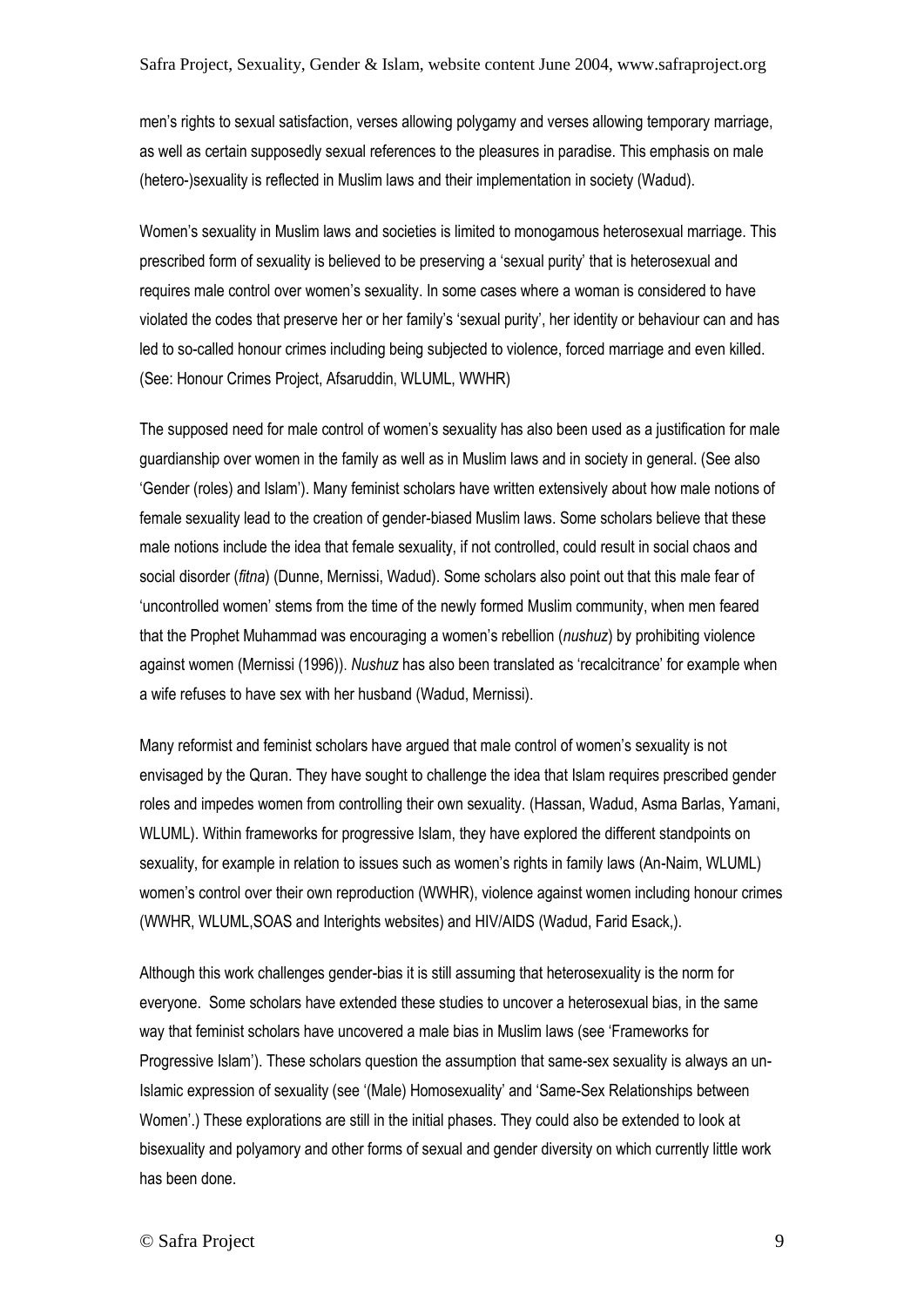#### **(Male) Homosexuality and Islam**

This section should be read with the sections on 'Women's Sexuality and Islam' and 'Frameworks for Progressive Islam'. Some of the techniques used to develop new interpretations of Quranic verses relating to women and women's rights in Islam have also been used to develop new interpretations of verses supposedly referring to homosexuality. This has been done mostly by male scholars looking specifically at male homosexuality in Surah Lut. (Jamal, Nahas, Yoesuf website, Kugle)

It is widely believed in Muslim societies that homosexuality is forbidden in Islam. This perception is also embodied in Muslim laws to the extent that in some countries homosexuality is a crime punishable by death (by stoning). (For a more detailed discussion of the prohibition on homosexuality in Muslim laws see Kugle)

The word 'homosexuality' does not actually exist in the Quran. The assumptions made about homosexuality and Islam are often based on references to the story of Lut in the Quran. Recent scholars (Jamal, Nahas, Kugle) have analysed the verses<sup>1</sup> that are thought to refer to homosexuality and come up with new interpretations based on techniques of interpretation used by reformist scholars and feminist scholars working on gender issues. In doing so they have tried to challenge the heterosexual bias of former interpretations in order to clarify and dissolve the widely held misconceptions and assumptions underlying Muslim laws and existing within Muslim societies about same-sex sexuality and same-sex relationships.

<span id="page-10-0"></span>The words that are often translated or taken to be referring to (male) homosexuality include:

| Al Fahisha (e.g. in 7:80 & 27:54) | Atrocity or gruesome deeds  |
|-----------------------------------|-----------------------------|
| Al Khabaidh (e.g. in 21:74)       | Improper or unseemly things |
| Al Munkar (e.g. in 29:29)         | That which is reprehensable |
| As Sayyi'aat (e.g. in $11:78$ )   | Bad or evil deeds           |
|                                   |                             |

(For more detailed analysis of these words see Jamal).

The word *fahisha* is most often quoted as referring to homosexuality. Although some scholars reinterpreting these verses have acknowledged that this term includes homosexual behaviour they also explain that it does not refer explicitly or only to homosexuality but to all kinds of 'illicit sexual behaviour' being carried out on a large scale (Nahas, Kugle).

<u>.</u>

<sup>1</sup> 7:80-84, 11:69-83, 15:51-77, 21:71&74-75, 22:42-43, 25:40, 26:159-175, 27:54-58, 29:28-35, 37:133-138, 50:12-13, 54:32-40, 66:10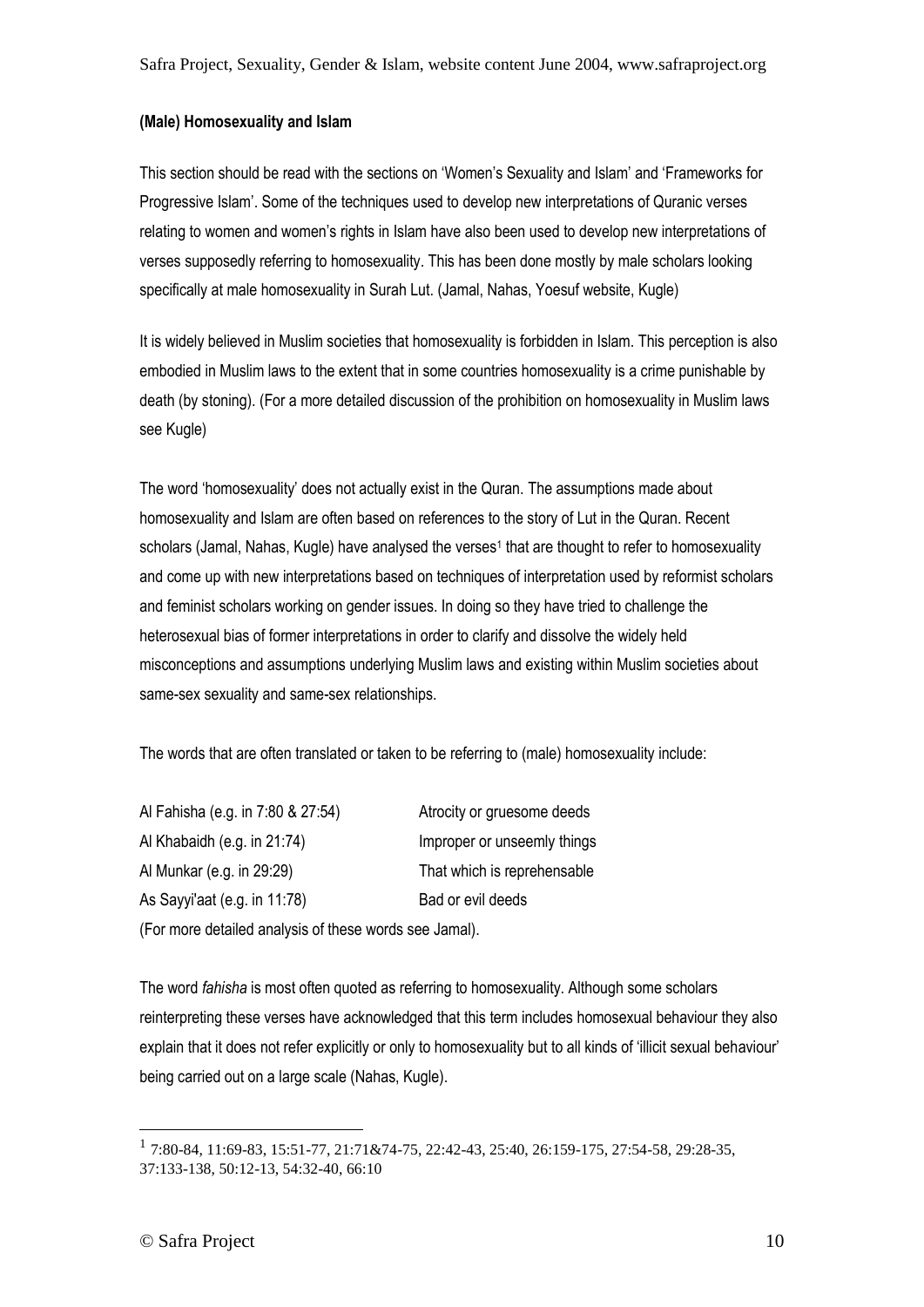They argue that the story of Lut is not specifically about same-sex sexuality and/or same-sex relationships. They believe that the story is about a people who are punished for committing several forms of unlawful (sexual) behaviour, including widespread promiscuity, bestiality, paedophillia, inhospitality towards guests as well as abuse of power, rape and intimidation. Another argument is that in the story of Lut, similar to other stories about the rejection of a prophet (Noah, Ibrahim, Musa), the people are punished not just for a particular sin or sins but for rejecting their prophet (Jamal). From these analyses it can be concluded that the verses in the story of Lut are not referring to homosexuality in the sense of same-sex sexuality or relationships as we understand them in the West today. (For more detailed analysis of the Quranic verses and the story of Lut see Yoesuf Foundation, Nahas, Kugle, Jamal)

It should also be noted that there is a similar but not identical Biblical story of Lot in which homosexuality is more explicitly mentioned. It has been argued that the biblical story and the Christian interpretations of it have significantly influenced Muslim interpretations of the story of Lut in the Quran (Kugle). The detrimental influence of biblical interpretations on similar Quranic stories has also been discussed in relation to the status of women. (See a discussion of how the biblical perception of Eve has influenced the male Muslim notion of women in Hassan)

Interpretations of the Quranic verses in the story of Lut supposedly referring to homosexuality seem to concentrate on male homosexuality only. For more information on female homosexuality see the section on 'Same-sex relationships between women and Islam'.

#### **Same-Sex Relationships between Women and Islam**

Many scholars who have concluded that male homosexuality is forbidden in Islam on the basis of the Quranic story of Lut, have extended this conclusion to female homosexuality by analogy (*qiyas*). They have, therefore, said that same-sex relationships between women are also prohibited in Islam. Although analogy is a method used in *shariah* to formulate rules for situations which are not explicitly mentioned in the Quran or in *hadith*, it is not primary source of law. Moreover, as discussed in the section on '(Male) Homosexuality and Islam', the interpretations of the story of Lut are ambiguous even in referring to male homosexuality.

Verse 15 of Surah An-Nisa'a has also been cited by traditional scholars as a verse condemning female homosexuality. In this verse, reference is made to women committing 'indecency' or 'lewdness' (*fダhishah*), although it is argued that there is no clear indication of what exactly this indecency is. One scholar believes it that, because four witnesses are mentioned in this verse, it could suggest some form of sexual indiscretion like adultery and/or fornication (*zinダ'*), or even quite possibly female homosexuality (Jamal). However, other scholars have interpreted the word 'lewdness' in this verse as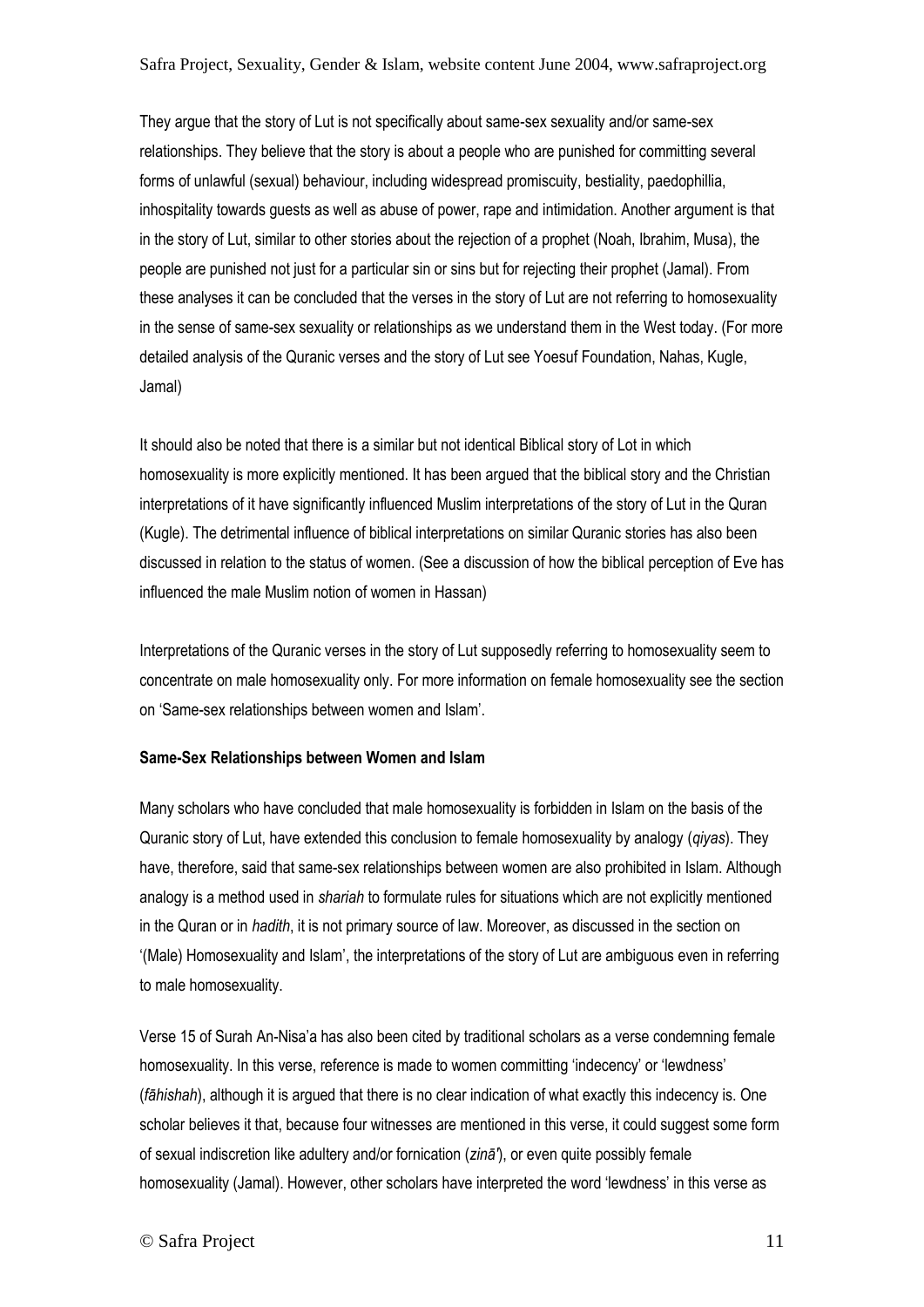<span id="page-12-0"></span>referring to prostitution rather than to same-sex sexuality (WLUML) and they believe that the Quran is actually silent on same-sex relationships between women (Anwar & Wadud).

Some hadith supposedly refer to same-sex relationships between women. However, as with hadith referring to women and women's sexuality in general, their reliability is contested. (See Wadud, Mernissi and Hassan and the sections on '(Women's) Sexuality and Islam' and 'Frameworks for Progressive Islam'.)

A small number of scholars have attempted to look at the subject of same-sex sexuality and Islam using techniques similar to those developed by reformist and feminist scholars. (See section on 'Frameworks for progressive Islam', 'Gender (roles) and Islam, Women's sexuality and Islam on techniques used to develop progressive rules, norms and laws on issues relating to women and women's sexuality in general.) An even smaller number have looked at same-sex relationships between women and Islam.

Some (male) scholars have looked at the subject of (male) homosexuality and Islam by reinterpreting the verses from the Quranic story of Lut that supposedly refer to homosexuality. However, these studies tend to be dealing primarily with male homosexuality and either do not mention female homosexuality at all or also refer to it by analogy (Nahas, Kugle).

Other scholars also working within the framework of *shari'ah*, argue that as *shari'ah* is itself an evolving entity, the prohibition on same-sex sexuality could move from the classification of 'forbidden' (*haram*) to 'permissible' (*mubah*) (Anwar). This point is in line with the feminist and reformist argument that *shar'iah* should be placed in its historical and social context, as this would make alternative and more progressive interpretations of the Quran possible. (See also the section on 'Frameworks for Progressive Islam'.)

Another technique used, is to develop frameworks for progressive Islam based on ethical principles (e.g. social justice) underlying the Quran. Using this framework, scholars have argued that it is possible to view same-sex relationships that embody Quranic visions of love and companionship positively. (Anwar, Nahas, Kugle). Some scholars have even argued that such relationships could even be affirmed through a form of a Muslim 'marriage' or 'union'. (Anwar)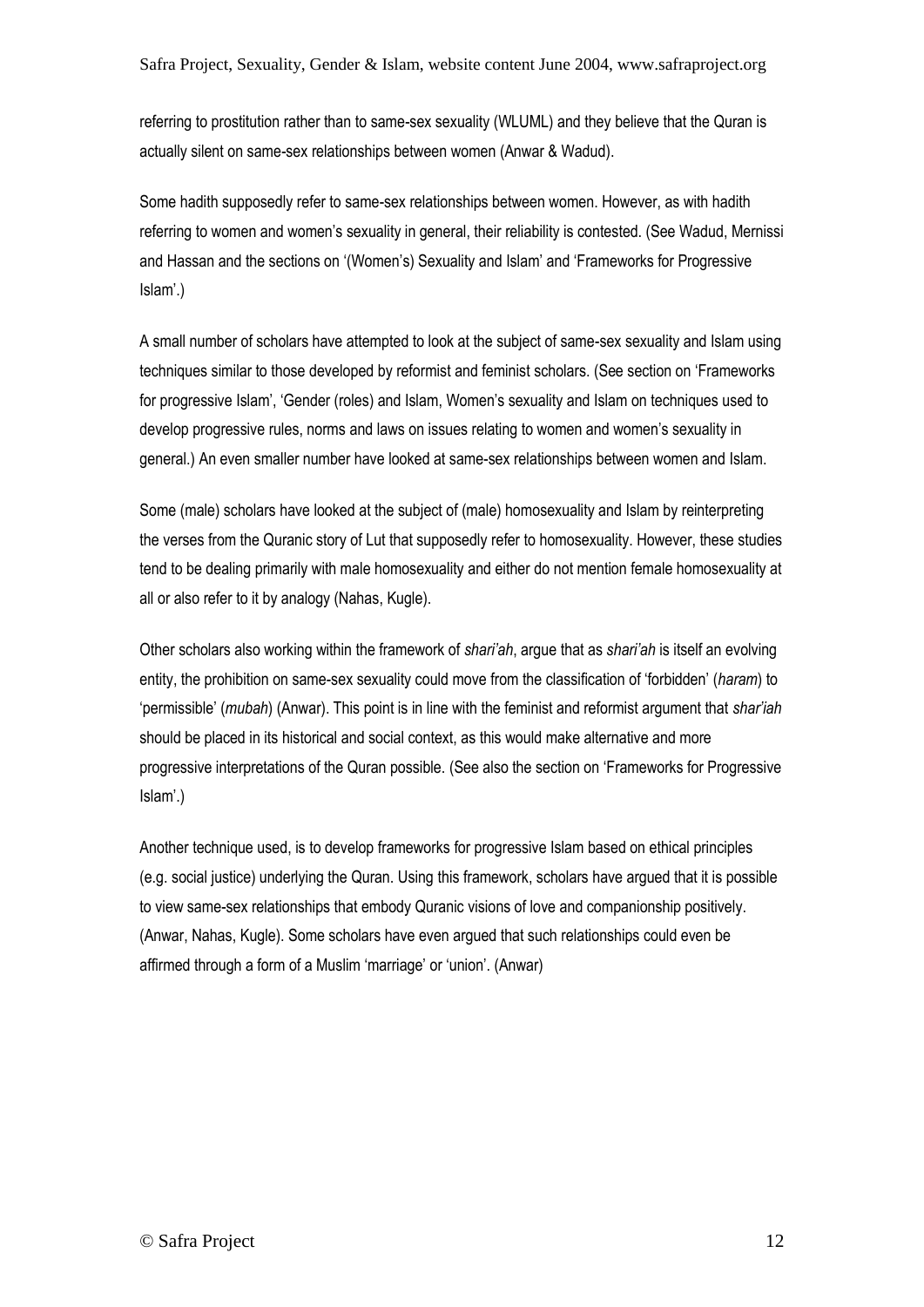**Bibliography** 

#### **Among Women - Lesbians in the Ancient World**

Editors: Nanacy Sorkin Rabinowitz and Lisa Avanger. (University of Texas Press)

#### **'Believing Women In Islam' - Unreading Patriarchal Interpretations of the Quran'.**

By: Asma Barlas. University of Texas Press, (2002)

[\(http://www.utexas.edu/utpress\)](http://www.utexas.edu/utpress)

#### **Faith and Freedom. Women's Human Rights in the Muslim World**

By: Mahnaz Afkhami (1995)

#### **Feminism and Islam**

Edited by M. Yamani (1996)

#### **Feminism and Islamic Feminism The Limits of Postmodern Analysis**

By: H. Moghissi (1999)

#### **For Ourselves - Women reading the Quran**

Published by Women Living Under Muslim Laws (1997)

#### **Gender and Human Rights in Islam and International Law. Equal Before Allah, Unequal Before Man**

By: Shaheen. Sardar. Ali (2000)

#### **Gendering the Ungendered-in Women in Middle Eastern History**

By: Paula Saunders. Nikki Keddie and Beth Baron (eds.) Yale University Press 1991 74-95

#### **Hermeneutics and Honour: Negotiating Female "Public" Space in Islamic/ate Societies**

Editor: Asma Afsaruddin (1999)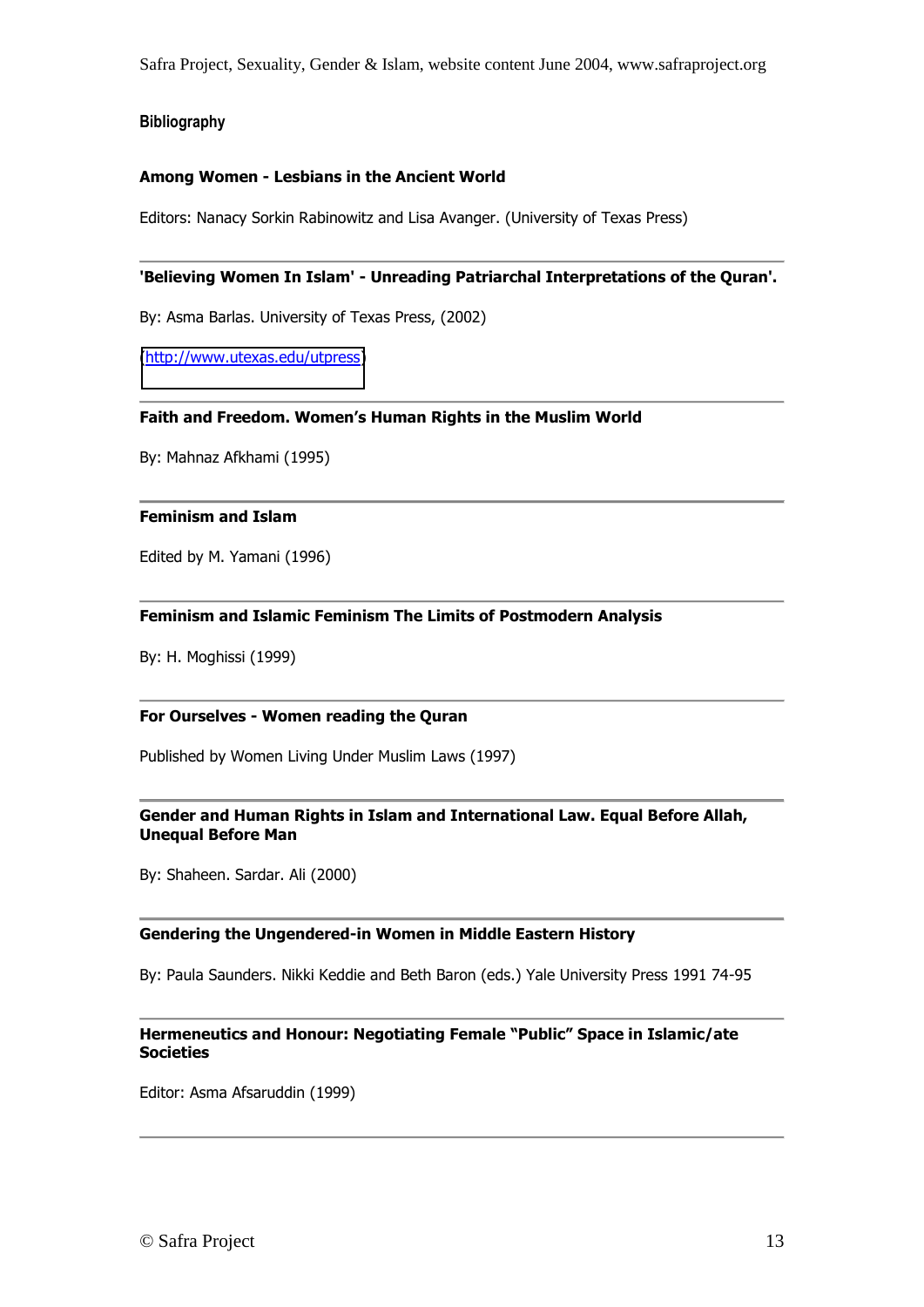#### **Historical development of the legal doctrine relative to the position of the hermaphrodite in the Islamic law In: THE SEARCH, Journal for Arab and Islamic Studies, winter 1986, 128-170**

By: Cilardo, Agostino

#### **Human Rights in the Muslim World: Socio-political Conditions and Scriptural Imperatives**

By: Abdullahi An-Na'im in volume 3 of Harvard Human Rights Journal (1990)

#### **'Identifying Warning Signs of Fundamentalism(s). Attacks on the Human Rights of Lesbian, Gay and Bisexual People'**

In: Warning Signs of Fundamentalisms

By: Anisa de Jong (November 2002)

Link:<http://www.whrnet.org/fundamentalisms/docs/doc-wsfmeeting-2002.html>

#### **Initial Findings 'Identifying the difficulties experienced by lesbian, bisexual & transgender Muslim women in accessing social & legal services'**

Safra Project, 2002

#### **Islam and Feminism: An Analysis of Political Strategies**

By: H. Afshar in Feminism and Islam edited by M. Yamani (1996

#### **Islam and Human Rights, Tradition and Politics**

By: Elizabeth Mayer (1995)

#### **Islam and Sexual Otherness**

By: Farid Esack presented at Yoesuf Foundation Conference on Islam in the West and Homosexuality – Strategies for Action (2000

#### **Islam en Homseksualiteit** (in Dutch)

By Omar Nahas, Uitgeverij Bullaaq/Yoesuf Amsterdam/Utrecht, 2001

#### **Islam, Homosexuality and Migration**

By: Ghazala Anwar presented at Yoesuf Foundation Conference on Islam in the West and Homosexuality – Strategies for Action (2000)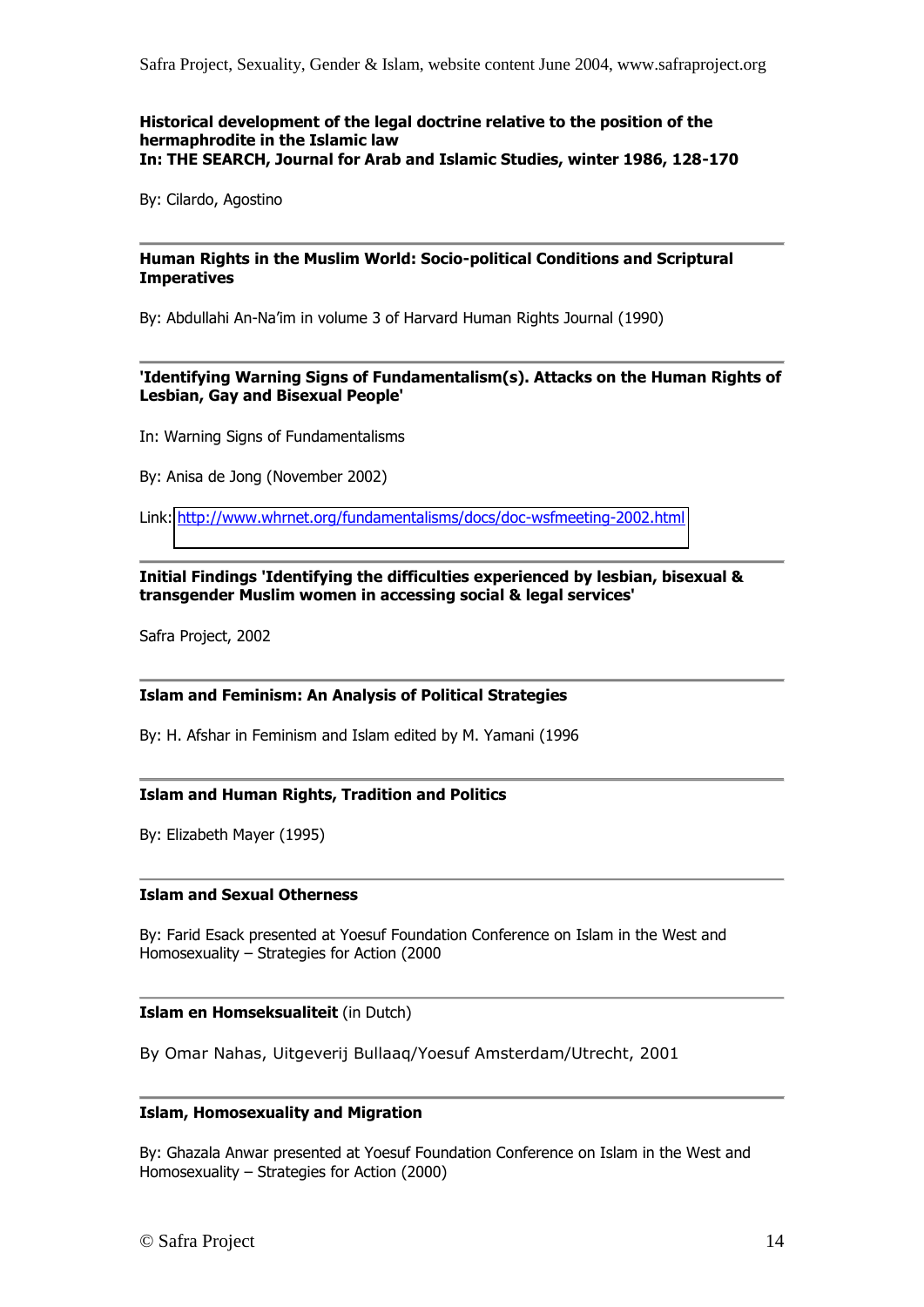#### **Islamic Modernism: Its scope, Method And Alternatives**

By: Fazlur Rahman in: The International Journal of Middle East Studies I, 1970, p. 317-333

#### **Jerusalem Open House**

An LGBT Center based in Jerusalem aiming to "advance the cause of social tolerance". Their work includes work with the LGBT Palestinian community and they have developed an Arabic website dealing with homosexuality and sexual orientation issues.

The link to the pages in Arabic is: [http://www.gay.org.il/joh/arb/home\\_ar.htm](http://www.gay.org.il/joh/arb/home_ar.htm)

#### **Knowing Our Rights: Women, Family, Laws And Customs In The Muslim World** available from WOMEN LIVING UNDER MUSLIM LAWS

[http://wluml.org/english/pubsfulltxt.shtml?cmd\[87\]=i-87-](http://wluml.org/english/pubsfulltxt.shtml?cmd%5B87%5D=i-87-2d8358982eb52d1f9632c876a370f7e7&cmd%5B190%5D=i-190-2d8358982eb52d1f9632c876a370f7e7) [2d8358982eb52d1f9632c876a370f7e7&cmd\[190\]=i-190-](http://wluml.org/english/pubsfulltxt.shtml?cmd%5B87%5D=i-87-2d8358982eb52d1f9632c876a370f7e7&cmd%5B190%5D=i-190-2d8358982eb52d1f9632c876a370f7e7) [2d8358982eb52d1f9632c876a370f7e7](http://wluml.org/english/pubsfulltxt.shtml?cmd%5B87%5D=i-87-2d8358982eb52d1f9632c876a370f7e7&cmd%5B190%5D=i-190-2d8358982eb52d1f9632c876a370f7e7)

#### **A Minority within A Minority: British Non-heterosexual Muslims (Report of Research Activities and Results)**

By: Dr Andrew Yip (2003)

[http://www.regard.ac.uk/research\\_findings/R000223530/report.pdf](http://www.regard.ac.uk/research_findings/R000223530/report.pdf)

#### **Mak Nyas (Male Transsexuals) in Malaysia: The Influence of Culture and Religion on their identity.**

Teh, Y. K.(2001), IJT 5,3.

[http://www.symposion.com/ijt/ijtvo05no03\\_04.htm](http://www.symposion.com/ijt/ijtvo05no03_04.htm)

#### **Power and Sexuality in the Middle East**

By: B. Dunne in the Middle East Report (Spring 1998)

#### **Progressive Muslims: On Justice, Gender, and Pluralism".**

By Omid Safi (Editor)

This book contains an essay written by Scott Siraj Haqq Kugle. Siraj who is a scholar of Islam and also a member of Al-Fatiha. (Oxford: Oneworld Publications, 2003) ISBN is 1-85168-316- X.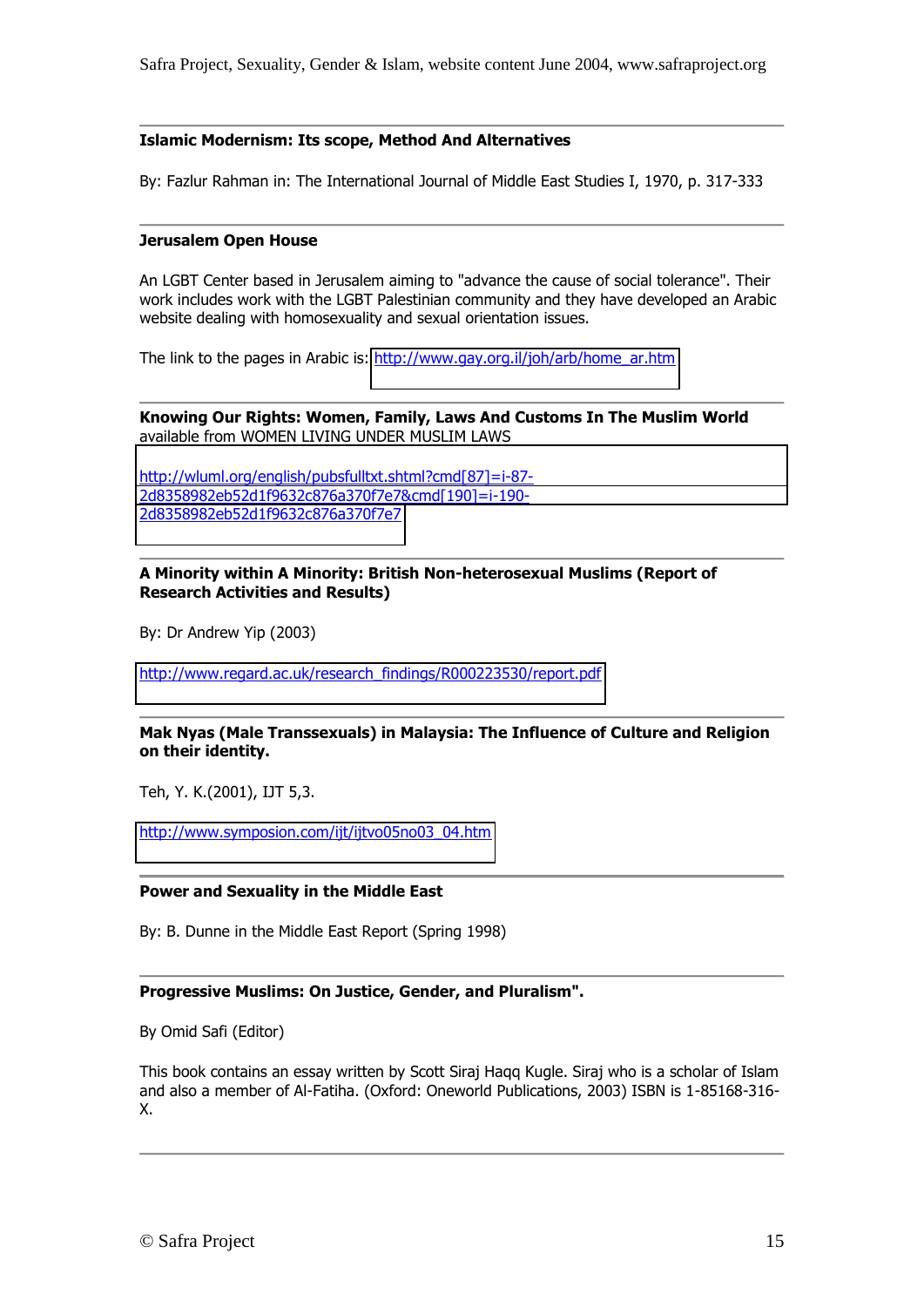#### **Queer Sexuality and Identity In The Qur'an and the Hadith**

By Faris Malik (undated)

Link:<http://www.well.com/user/aquarius/Qurannotes.htm>

[For a summary click here](http://www.safraproject.org/bibliography_sgibfm.htm)

#### **Queering India**

By Ruth Vanita. (Routledge), (2002).

#### **Qur'an and Woman-Rereading the Sacred Text from a Woman's Perspective**

By Amina Wadud. (Oxford University Press, 1999). ISBN is 0-19-512836-2

#### **Quran, Liberation and Pluralism: An Islamic perspective of Interreligious Solidarity against Oppression**

By: Farid Esack (1997)

#### **Readings from Literature & History: Same-sex love in India**

Editor: Ruth Vanita & Saleem Kidwai

#### **Same-Sex Sexual Activity and Lesbian and Bisexual Women**

By Kecia Ali (2002) for the Feminist Sexual Ethics Project

Link:<http://www.brandeis.edu/projects/fse/Pages/femalehomosexuality.html>

[For a summary click here](http://www.safraproject.org/bibliography_sgibka.htm)

#### **Sex – The Awkward Gift from God**

By: Farid Esack - Paper presented at 2nd International Muslim Leaders Consultation on HIV and Aids (2003)

#### **Sex Longing and Not Belonging: A Gay Muslim's Quest for Love and Meaning**

By Badruddin Khan, Floating Lotus

#### **Sexuality, Diversity and Ethics in the Agenda of Progressive Muslims**

By: Scott Siraj Al-Haqq Kugle in Progressive Muslims from One World Publication (2003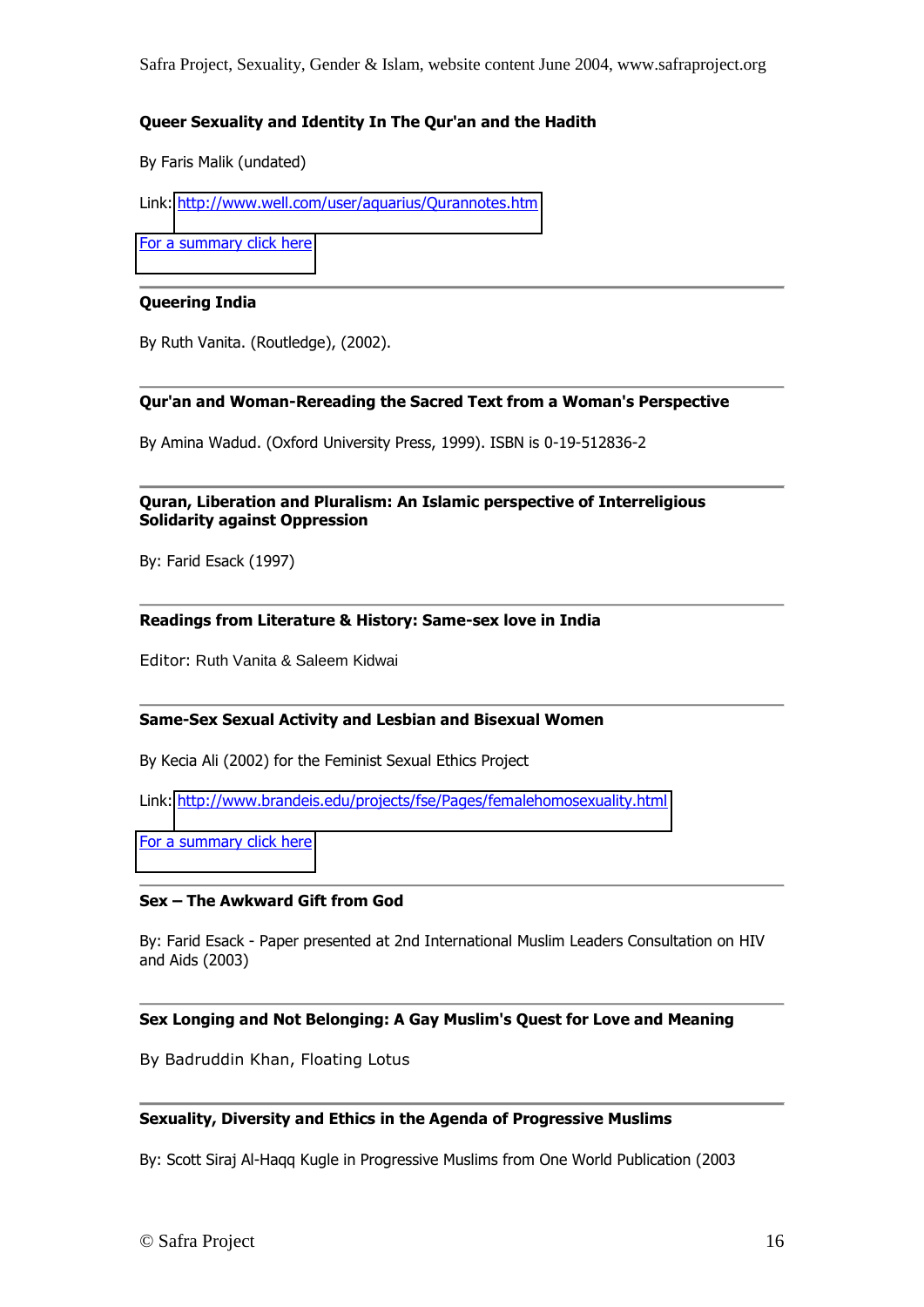#### **Speaking in God's Name-Islamic Law, Authority and Women**

By: El Fadl, Khaled Abou (2001) Oneworld Publications

#### **The story of Lut and the Quran's perception of the morality of same-sex sexuality**

By: Amreen Jamal in Journal of Homosexuality 41(1) (2001)

#### **The Veil and the Male Elite: A Feminist Interpretation of Women's Rights in Islam**

By: Fatima Mernissi (1991)

#### **Towards an Islamic Reformation: Civil Liberties, Human Rights, and International Law**

By: Abdullahi An-Na'im (1996) Syracuse University Press

#### **Vulnerabilities HIV and AIDS**

<span id="page-17-0"></span>By: Amina Wadud (2003) - Paper presented at 2nd International Muslim Leaders Consultation on HIV and Aids (2003)

#### **WLUML Occasional Paper 11: Constructing The Notion Of Male Superiority Over Women In Islam:**

The Influence Of Sex And Gender Stereotyping In The Interpretation Of The Qur'an And The Implications For A Modernist Exegesis Of Rights:

<http://www.wluml.org/english/pubs/pdf/occpaper/OCP-11.pdf>

#### **Women & Citizenship in the Qur'an**

By: B.F. Stowasser in: Women, the Family and Divorce Laws in Islamic History edited by: A. El Azhary Sonbol (1996)

#### **Women and Sexuality in Muslim Socities**

Editor: Pinar Ilkkaracan

To download or order a copy go to<http://www.wwhr.org/>

#### **Women in Islamic Law**

By: R. El Nimr in Feminism and Islam edited by M. Yamani (1996)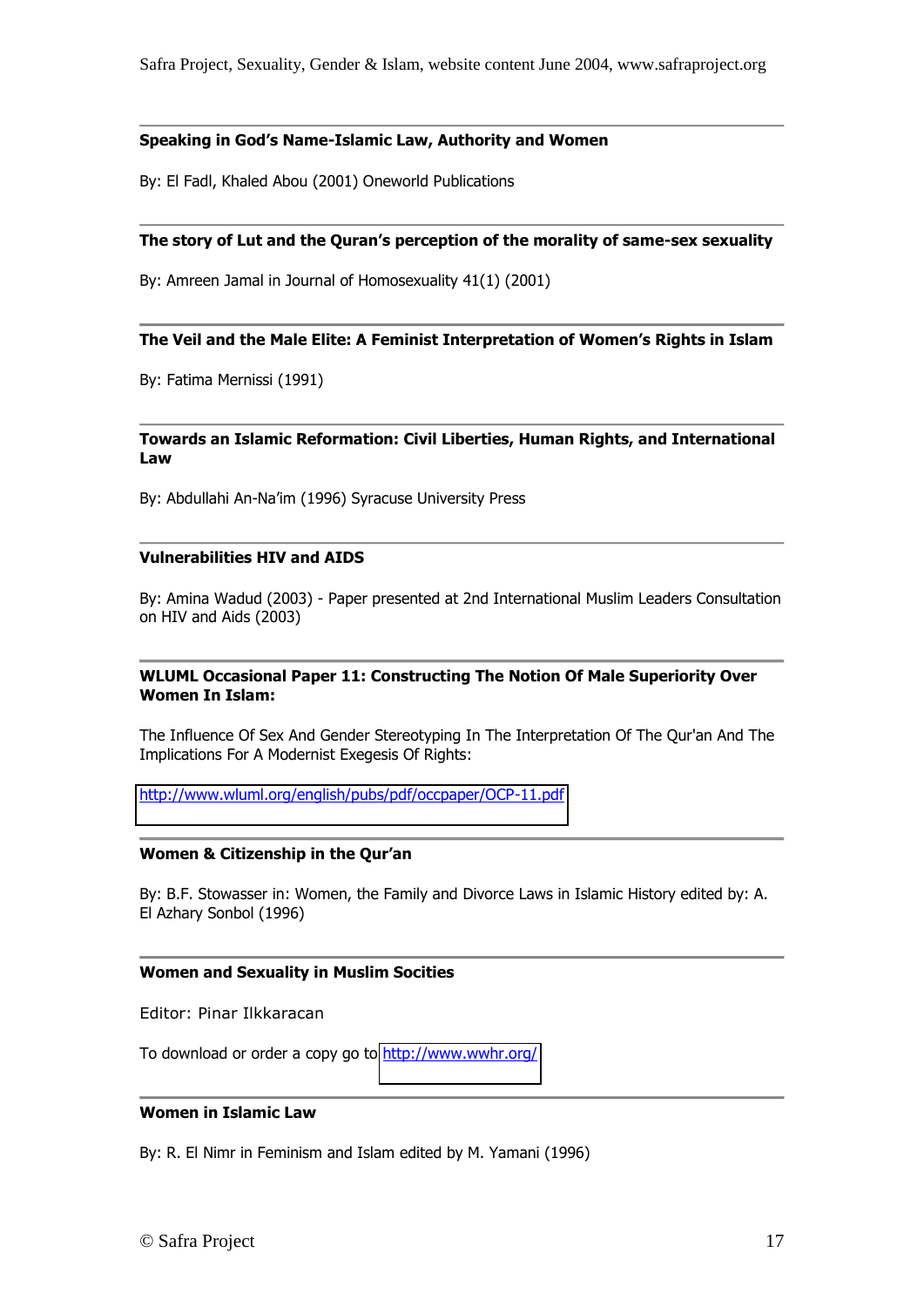#### **Women, Islam and Patriarchalism'**

By: G. Karmi in Feminism and Islam edited by M. Yamani (1996)

#### **Women In Middle Eastern History**

Editors: Nikki Keddie and Beth Baron (1991) Yale University Press

#### **Women's Rebellion and The Islamic Memory**

By: Fatima Mernissi (1996)

#### **Women and Sexuality – Normative Islam versus Muslim Practice**

By: Riffat Hassan - Paper presented at 2nd International Muslim Leaders Consultation on HIV and Aids (2003)

#### **Glossary of key terms**

**Biological sex / Physiological sex:** the biological classification of physiological bodies as male or female usually determined by external sex organs, internal sex and reproductive organs, chromosomes, hormones and secondary sexual development at puberty. Bodies with an ambiguous biological sex, i.e. with both male and female characteristics are sometimes characterised as hermaphrodite or intersex. A person's biological sex usually – but not always - corresponds with her/his gender identity. (See also transgender and gender dysphoria).

**Bisexual(ity)**: a category of sexual orientation, referring to person who can experience emotional, romantic, sexual and/or affectional attraction to persons of both their own sex and the opposite sex. There are various forms of bisexuality, varying from being primarily attracted to persons of the same-sex and only occasionally to persons of the opposite sex (and vica versa) to being equally attracted to persons from the same sex and the opposite sex.

**Feminists (Feminism):** the Safra Project defines feminists as scholars and activists challenging gender bias and/or working towards gender equality.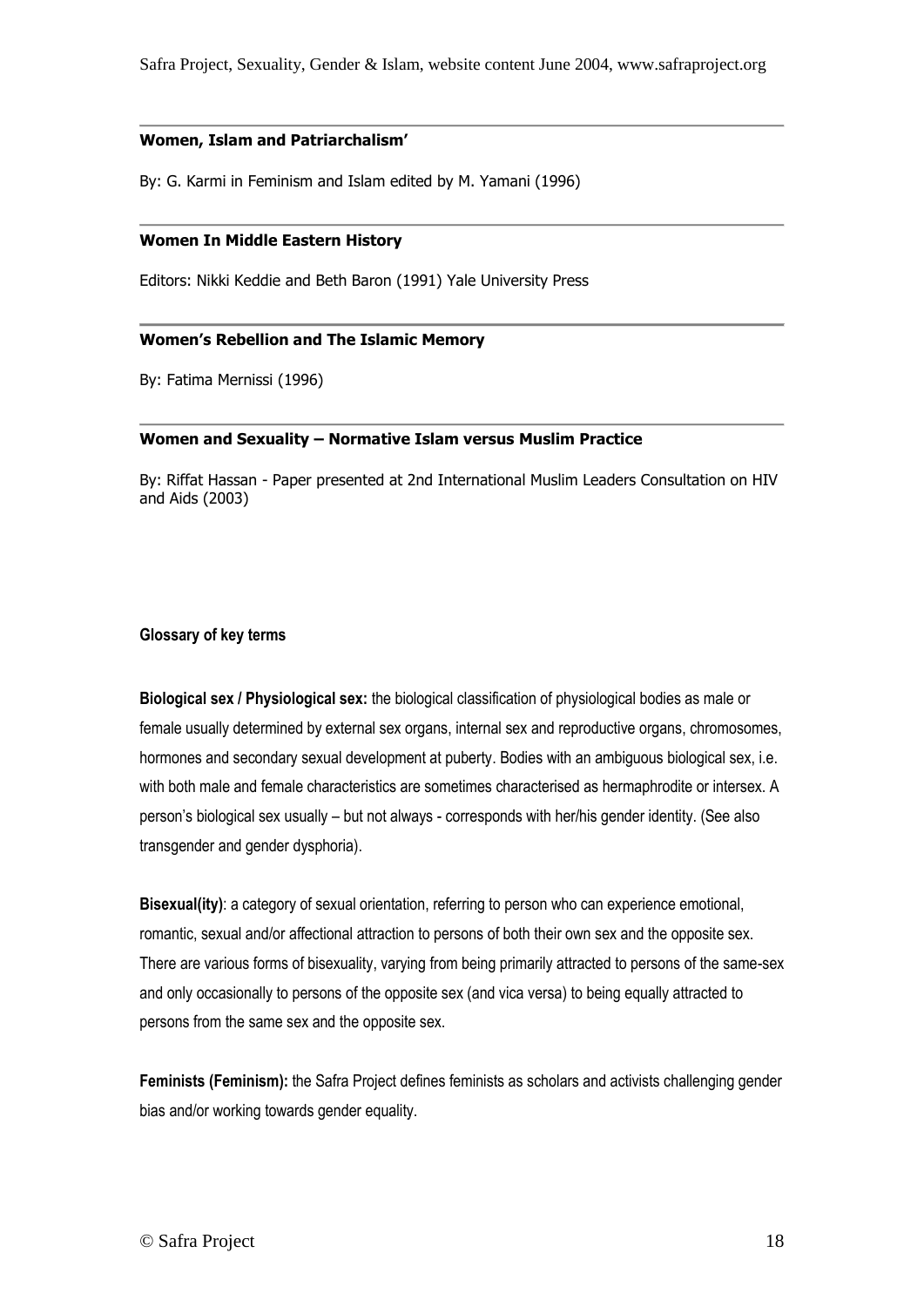**Gay**: A term used as a synonym to homosexual. The term 'gay' is usually preferred to the term 'homosexual' when describing a person's sexual orientation, i.e. she or he "is gay". Sometimes the term gay is used to describe only male 'homosexuals' (see also gay man).

**Gay man:** a man who experiences emotional, romantic, sexual and/or affectional attraction only, or primarily, to another man or other men. His sexual orientation is categorised as homosexual.

**Gender**: refers to the social and cultural codes used to distinguish between what a particular society considers 'masculine' or 'feminine' qualities, characteristics, attributes or behaviours. The definition of gender varies widely and is often the subject of exhaustive debates, although most agree that gender is largely socially and culturally determined. People are attributed a social and cultural gender that usually corresponds to their (assumed) biological sex and they are then expected to behave in accordance with gender roles as defined by their social and cultural context. Gender can be expressed in physical appearance, dress, mannerisms, speech patterns, and social behaviours and interactions. The attribution of gender to a person by others is a (unconscious) categorisation of a person as being a man or a woman. A person's own gender identity, i.e. their deeply felt (or psychological) sense of being male or female (or both, neither or other), usually - but not always - corresponds to their biological sex and to how they express their gender. (See also transgender, transsexual and gender dysphoria)

**Gender dysphoria**: a medical term referring to people who have a compelling sense that their gender identity is not in conformity with the physiological or biological sex they are born with. In other words, persons who feel that they are born in the 'wrong body', i.e. biological women who feel they should have been born as men and vice versa. These persons are generally referred to as transsexual or transgender.

**Gender equality**: refers to people receiving equal opportunities to realise their full human potential according to their wish, irrespective of gender. This can for example include equality in opportunities to take part in social, economic, cultural and political developments and benefiting equally from the results. It can also refer to the equality in protection of (human) rights. Gender equality does not necessarily mean 'identical conditions' or 'identical rights' as these conditions and rights may in themselves already be gendered. To achieve gender equality, recognition is needed that current social, economic, cultural, and political systems are gendered (i.e. constructed according to gender roles) which lead to women being disadvantaged in all areas of life (gender bias). This pattern is further affected by other factors of oppression and inequality such as race, ethnicity, culture, immigration status, class, age, disability, sexuality, gender identity and/or other status. Gender equality requires the empowerment of women in their particular contexts, taking their experiences and perspectives into account.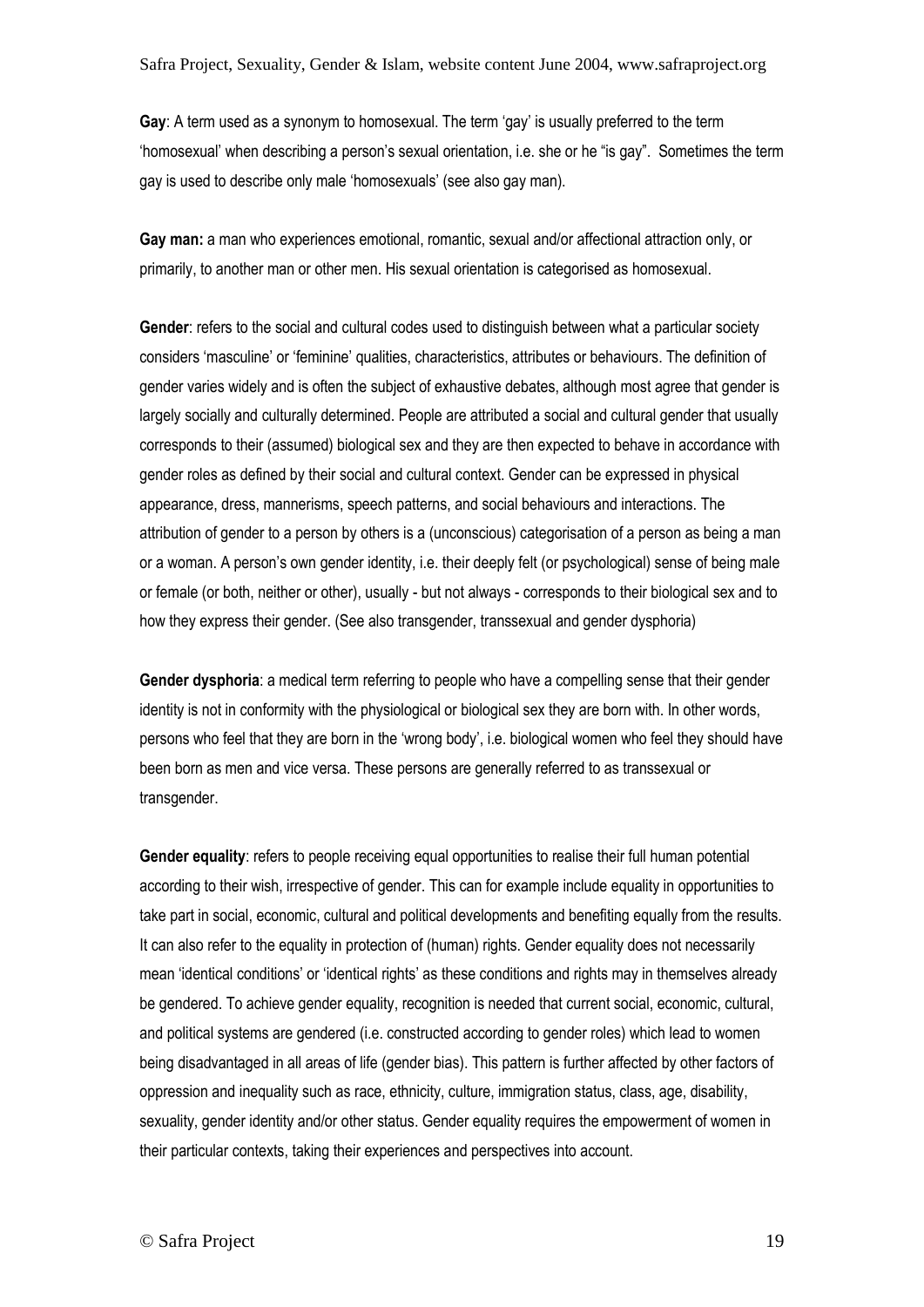**Gender identity**: is a person's deeply felt (or psychological) sense of being male or female (or both, neither or other). A person's gender identity is the gender to which a person feels she/he belongs. This usually corresponds to a person's biological sex and to how they express their gender. However, some people have a compelling sense that their gender identity is not in conformity with their physiological or biological sex or feel and/or express a gender identity that is other than simply 'male' or 'female'. These people are usually referred to as transsexual or transgender (see also gender dysphoria). Gay men, lesbians and bisexual people are usually content with their gender identity and/or their biological sex, including those who are not content with their gender roles. For example those who dress or behave similar to what is socially and culturally perceived as the opposite gender, such as a woman who behaves or dresses according to what is perceived to be a 'masculine' manner.

**Gender roles:** Gender affects how people perceive themselves and others and how they expect themselves and others to behave, that is, either in a 'masculine' or 'feminine' manner. These gender roles are learned and culturally and socially determined. They are also affected by factors such as education and economics. Therefore, gender roles can evolve over time. Gender roles and expectations are often identified as factors hindering gender equality. In practice gender roles usually affect women adversely in relation to many aspects of their life, such as family, socio-economic status, health, life expectation, independence, freedom and rights (gender bias).

**Heterosexual(ity)**: a category of sexual orientation, referring to a person who experiences emotional, romantic, sexual and/or affectional attraction only, or primarily, to (a) person(s) of the opposite sex. This is also called 'being straight'.

**Homophobia:** an irrational fear of, or hatred against, lesbian, gay and bisexual people and homosexuality.

**Homosexual(ity)**: a category of sexual orientation, referring to a person who experiences emotional, romantic, sexual and/or affectional attraction only, or primarily, to (a) person(s) of the same sex. Persons with a homosexual orientation are also referred to as gay (both men and women) or as lesbian (women only). Referring to a person as (a) 'homosexual' is usually avoided as this can be considered inappropriate or even offensive. The reasons for this are diverse and include the previous derogatory usage of the term, its medical association and the fact that 'homosexual' and 'homosexuality' in most Muslim societies and cultures refers to certain specific sexual behaviour not resembling the contemporary 'Western' understanding of homosexuality as a category of sexual orientation. Instead the Safra Project prefers using the term 'same-sex sexuality'. In addition, the term homosexual does not express the diversity of sexualities as it ignores bisexuality nor is it gender specific. When referring to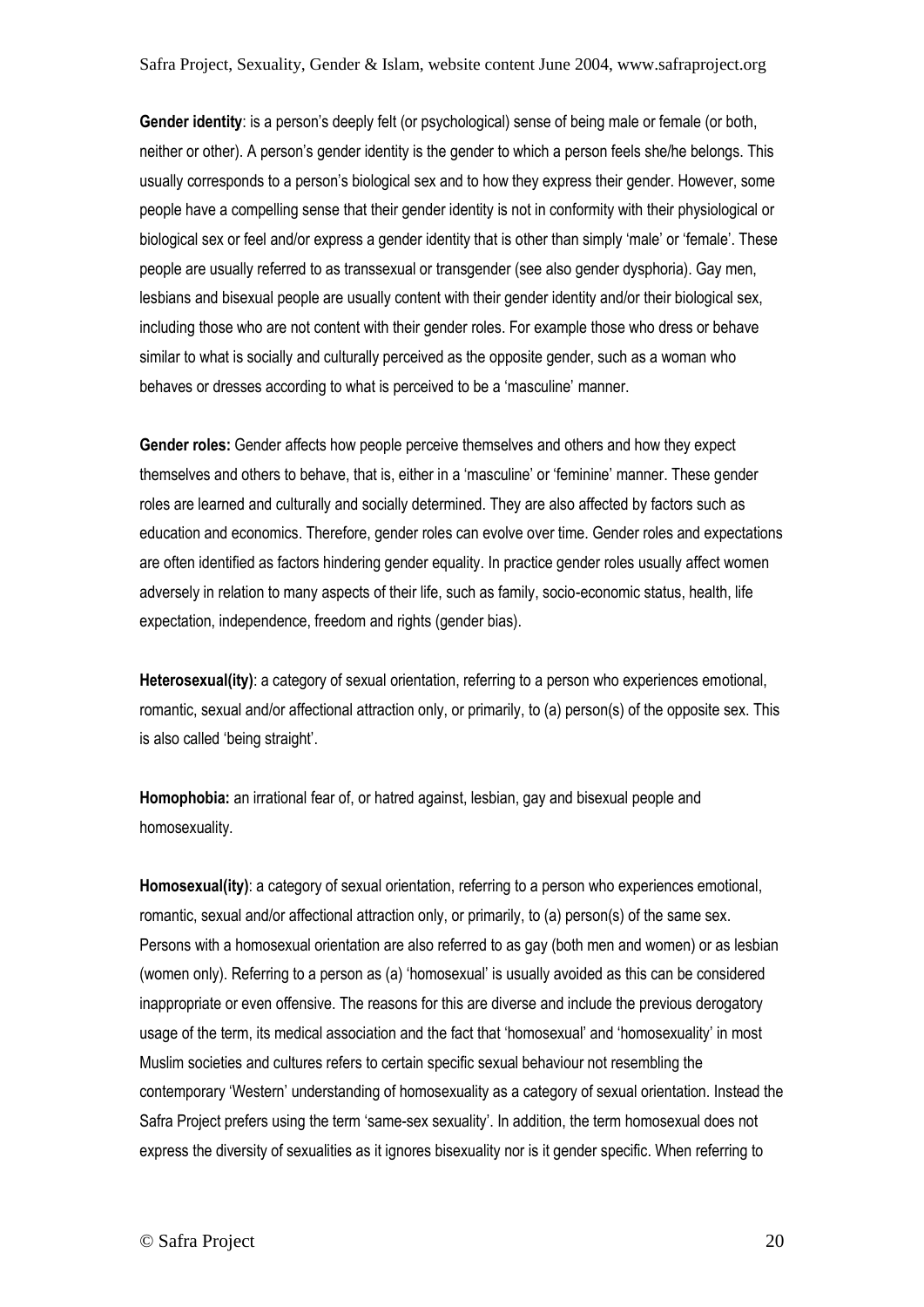persons, preference is given to the statement that someone is 'lesbian', 'gay' or 'bisexual' or that someone is 'a lesbian', 'a gay man' or 'a bisexual person'. (In plural - LGB people).

**Islam:** Islam can mean many different things to different people. Sometimes people talk about 'Islam' when referring to the culture or traditions from a particular country or from a specific group of people. Sometimes people use the word 'Islam' to refer to the practice of religious rituals and / or to spirituality. People also use the term 'Islam' to talk about a political viewpoint and sometimes they are referring to what is known as 'Islamic law' or *shari'ah*. This body of rules, norms and laws is itself made up of several schools of thought and differing individual opinions of Muslim scholars. The Safra Project uses the term 'Muslim laws' to refer to both *shari'ah* as well as to modern state laws said to be based on it.

**Lesbian**: a woman who experiences emotional, romantic, sexual and/or affectional attraction only, or primarily, to another woman or other women. Her sexual orientation is categorised as homosexual.

**LGBT(Q) (people)**: is the acronym of lesbian, gay, bisexual and/or transgender (and/or queer) (people). It is an inclusive term for identities sometimes also associated together as 'sexual minorities'.

**Polyamory**: This is a new term that has emerged in the debates about non-monogamy in recent years. It literally translates into 'many loves'. Polyamory circumscribes a particular relationship philosophy that assumes that it is possible (and indeed desirable) to love many people and to maintain multiple relationships. Within polyamory there is a strong emphasis on love, intimacy, commitment and honesty. Some have defined polyamory as 'responsible non-monogamy'. Polyfidelity is a concept closely related to polyamory. Polyfidelity is based on the understanding that the partners in a multiple relationship will be faithful towards each other, an assumption that is not clearly spelled out or implied in polyamory. While for some polyfidelity marks a very specific approach to polyamory (or even one distinct from it), others tend to equate both concepts.

**Reformists:** scholars who have sought to challenge classical or fundamentalist interpretations of the Quran and other sources of Muslim law.

**Same-sex sexuality (& Same-sex relationships):** a category of sexual orientation, referring to a person who experiences emotional, romantic, sexual and/or affectional attraction only, or primarily, to (a) person(s) of the same sex. Same-sex relationships are emotional, romantic, sexual and/or affectional consenting relationship(s) between people of the same sex, that is, between two women or two men. Same-sex sexuality is sometimes used as a synonym for homosexuality. However, the Safra Project normally uses the term 'same-sex sexuality' instead of, and/or distinguished from,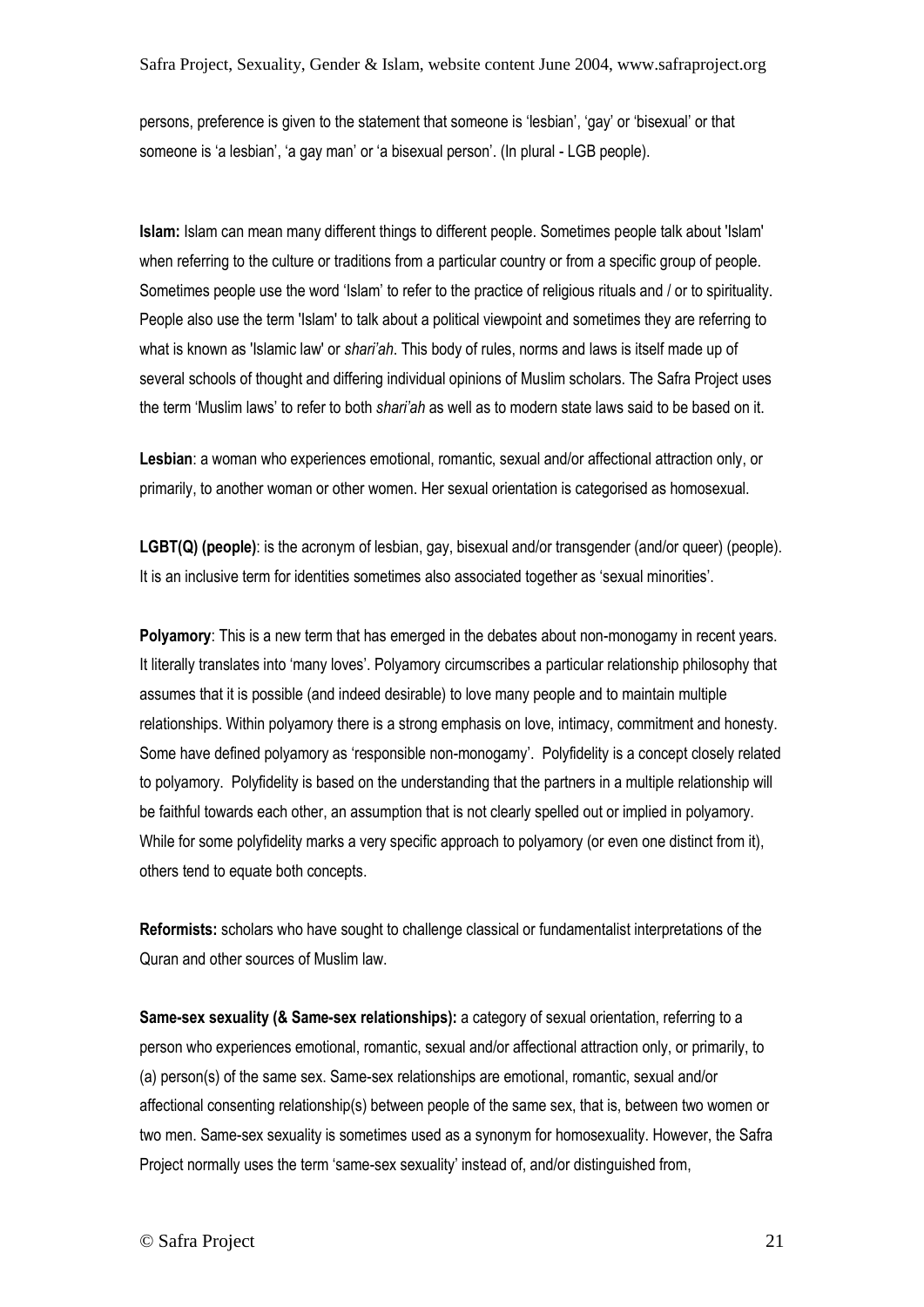'homosexuality' as the notions of homosexuality that exist within most Muslim societies and cultures do not resemble the contemporary 'Western' understanding of homosexuality. In most Muslim societies and cultures, 'homosexuality' refers to certain specific sexual behaviour rather than to a category of sexual orientation that includes a wider scope of (sexual) behaviours, feelings and self-identity.

**Sex:** can refer to certain forms of sexual behaviour, i.e. 'having sex'. It can also refer to a person's biological sex, i.e. someone is from the male sex or the female sex. The term sex is sometimes confused with the term gender, just like the term biological sex is sometimes confused with gender identity. The term sex can be distinguished from sexuality and sexual orientation.

**Sexual behaviour**: the factual behaviour of a person in relation to her/his sexuality, either publicly or privately, including - but not limited to – having intercourse. Sexual behaviour is different to sexual orientation as sexual behaviour refers to actions whereas sexual orientation (also) refers to feelings and to self-identity. Persons may or may not express their sexual orientation in their sexual behaviours.

**Sexual orientation**: refers to emotional, romantic, sexual and/or affectional attraction from one person to another person or persons. Someone's sexual orientation is categorised according to the gender(s) or biological sex of the people he/she has these feelings for, that is, it describes whether a person is attracted primarily toward people of the same or the opposite sex, or to both. Sexual orientation exists along a continuum that ranges from exclusive homosexuality to exclusive heterosexuality and includes various forms of bisexuality. Sexual orientation is an important part of a person's total self-identity: how we see ourselves and how others see us. A person's experience and understanding of her/his sexual orientation can vary during their life. Sexual orientation is different from sexual behaviour because it refers to feelings and to self-identity, rather than mere actions. Persons may or may not express their sexual orientation in their behaviours. Sexual orientation can be distinguished from other aspects of sexuality such as biological sex, gender identity and gender roles.

**Sexuality (Sexualities, Sexual diversity)**: Sexuality refers in its broadest sense to the quality of being sexual. The term sexuality is also used in plural, i.e. 'sexualities', to reflect the diversity of sexuality, also known as 'sexual diversity'. The main aspects of sexuality are sex, biological or physiological sex, gender, gender identity, gender roles and sexual orientation.

*Shari'ah***:** A body of rules, norms and laws according to which Muslims (are supposed to) live their lives. These rules, norms and laws are found in, and derived from two main sources: the Quran and practices and sayings of the Prophet Muhammad (*hadith*). The Quran and *hadith* are known as the primary sources of Muslim law.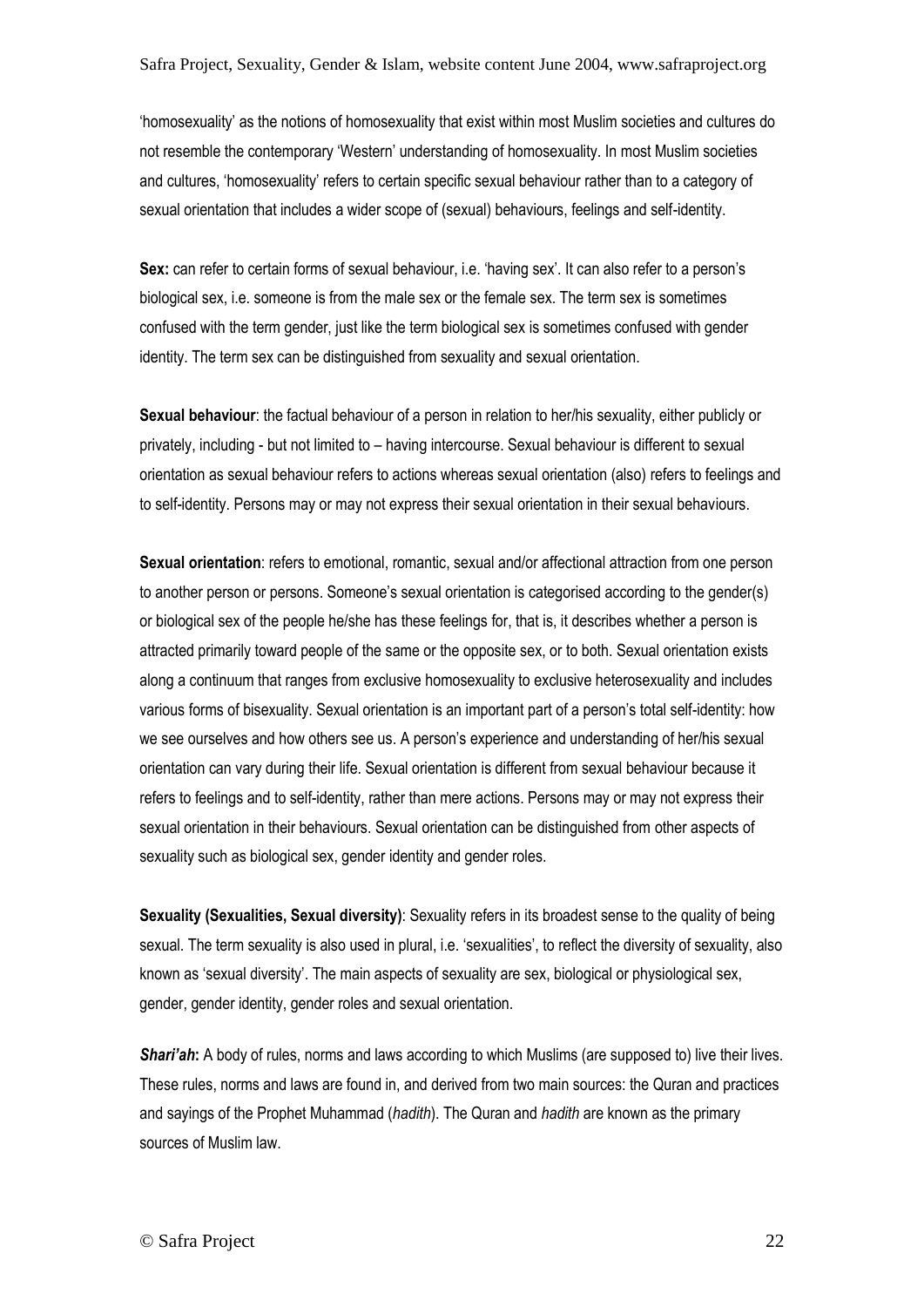*Shar'iah* was formulated between the eighth and the fourteenth century AD. In the eight and ninth century AD several Muslim schools of thought (*madahibs*) emerged in different geographical locations, deriving legal and religious rules from the Quran and *hadith*. These schools also formulated (legal) opinions known as jurisprudence (*fiqh*), including the assessment of the reliability of *hadith*. For situations that were not explicitly mentioned in the Quran or *hadith*, the schools used certain methods of legal reasoning to formulate rules. These methods include the formulation of a consensus opinion (*ijma*), drawing an analogy (*qiyas*) from an existing rule or law or making a decision on the basis of (principles of) social justice (*maslaha*). Differing opinions between the schools as well as between individual scholars, combined with influences of local customs and regional differences, caused variations in the rules, norms and laws within *and* between the schools. This body of rules, opinions and laws, is referred to as 'classical Muslim law' or *shari'ah*. Four *Sunni* schools (*Hanafi*, *Hanbali*, *Maliki* and *Shafi'i*) and one *Shi'a* (*Jafari*) school remain dominant today.

The process of understanding and formulating legal and religious opinions from the Quran and *hadith* is known as interpretation (*ijtihad*).It is believed by traditional Muslim scholars that somewhere between the tenth and the fourteenth century 'the gate of *ijtihad*' was closed, preventing new interpretations of the Quran being recognised as *shari'ah*. *Ijtihad* was then replaced by the doctrine of *taqlid* or imitation of the rules, norms and laws that already existed. The idea of *taqlid* has made it difficult for reformists to challenge the *shari'ah* and formulate new interpretations of the Quran.

Many countries with significant Muslim populations have developed so-called '*shari'ah* laws' as state law, particularly in the area of 'personal status' or family laws. These are either based on, or are variations of, the jurisprudence of one or more of the five schools of thought.

The Safra Project uses the term 'Muslim laws' to refer to both *shari'ah* as well as current state laws that are said to be based on *shari'ah*.

**Transgender (Transgender people)**: Some use transgender / transgender people as a synonym for transsexual(s) or to refer to persons medically diagnosed with gender dysphoria. Others use the term 'transgender' more widely to refer to all expressions of gender identity other than simply 'male' or 'female'. Transgender can vary from a surgical change to someone's biological sex (transsexual(ity)) to occasionally dressing in the clothing of the 'opposite' gender (transvestite). A transgender person can also transition - sometimes with the help of hormone therapy and / or cosmetic surgery - to live in the gender role of choice, without undergoing or wishing to undergo (complete) surgery. The term transgender can also include those who identify and/or express themselves as neither male nor female and/or those born with an ambiguous biological sex. The International Foundation for Gender Education defines a transgender person as "someone whose gender display at least sometimes runs contrary to